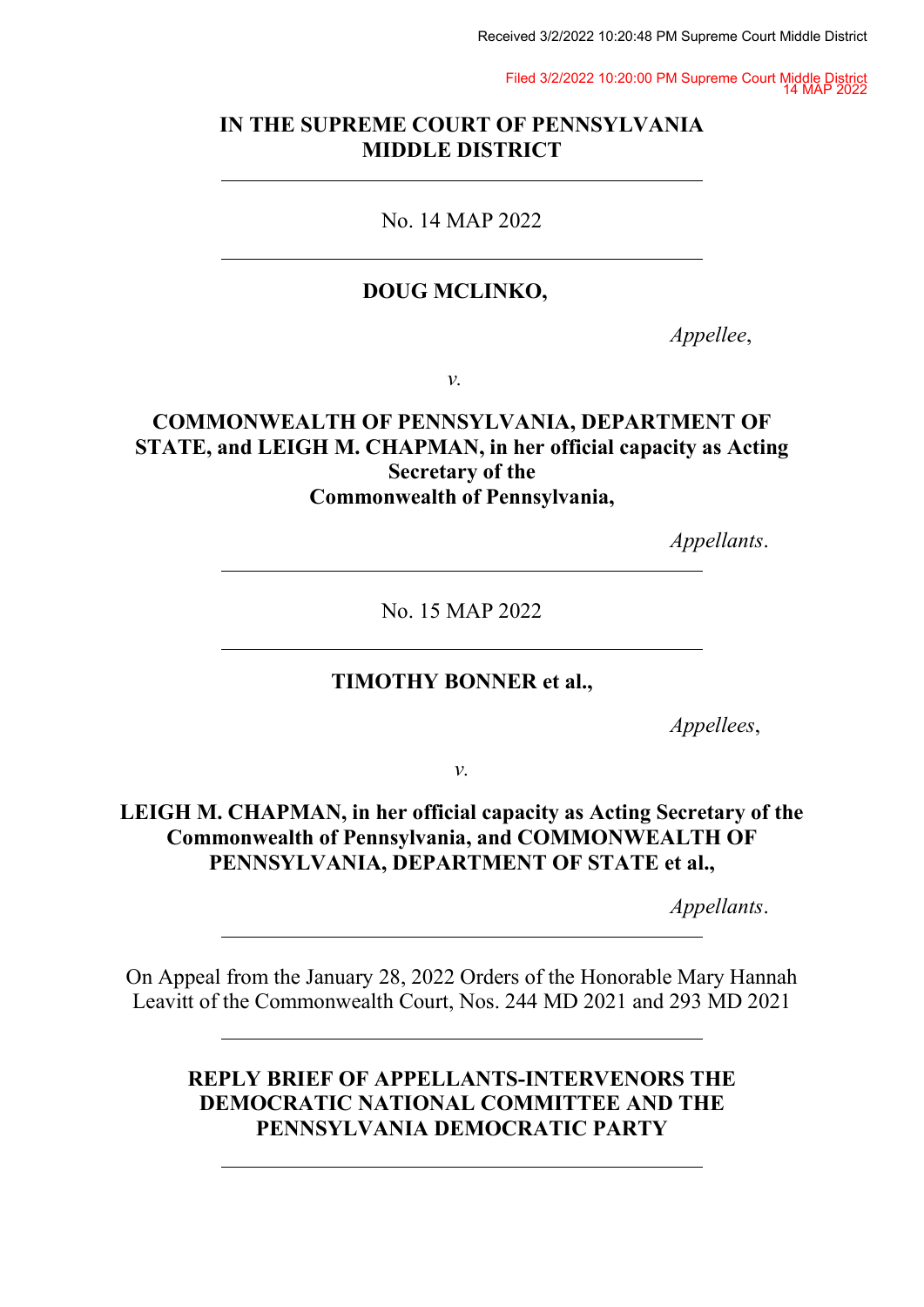CLIFFORD B. LEVINE (Pa. ID No. 33507) ALICE B. MITINGER (PA. ID NO. 56781) EMMA F.E. SHOUCAIR (PA. ID NO. 325848) DENTONS COHEN & GRIGSBY P.C. 625 LIBERTY AVENUE PITTSBURGH, PA 15222 (412) 297-4998

SETH P. WAXMAN (*pro hac vice*) CHRISTOPHER E. BABBITT (*pro hac vice*) DANIEL S. VOLCHOK (*pro hac vice*) WILMER CUTLER PICKERING HALE AND DORR LLP 1875 Pennsylvania Avenue N.W. Washington, D.C. 20006 (202) 663-6000 seth.waxman@wilmerhale.com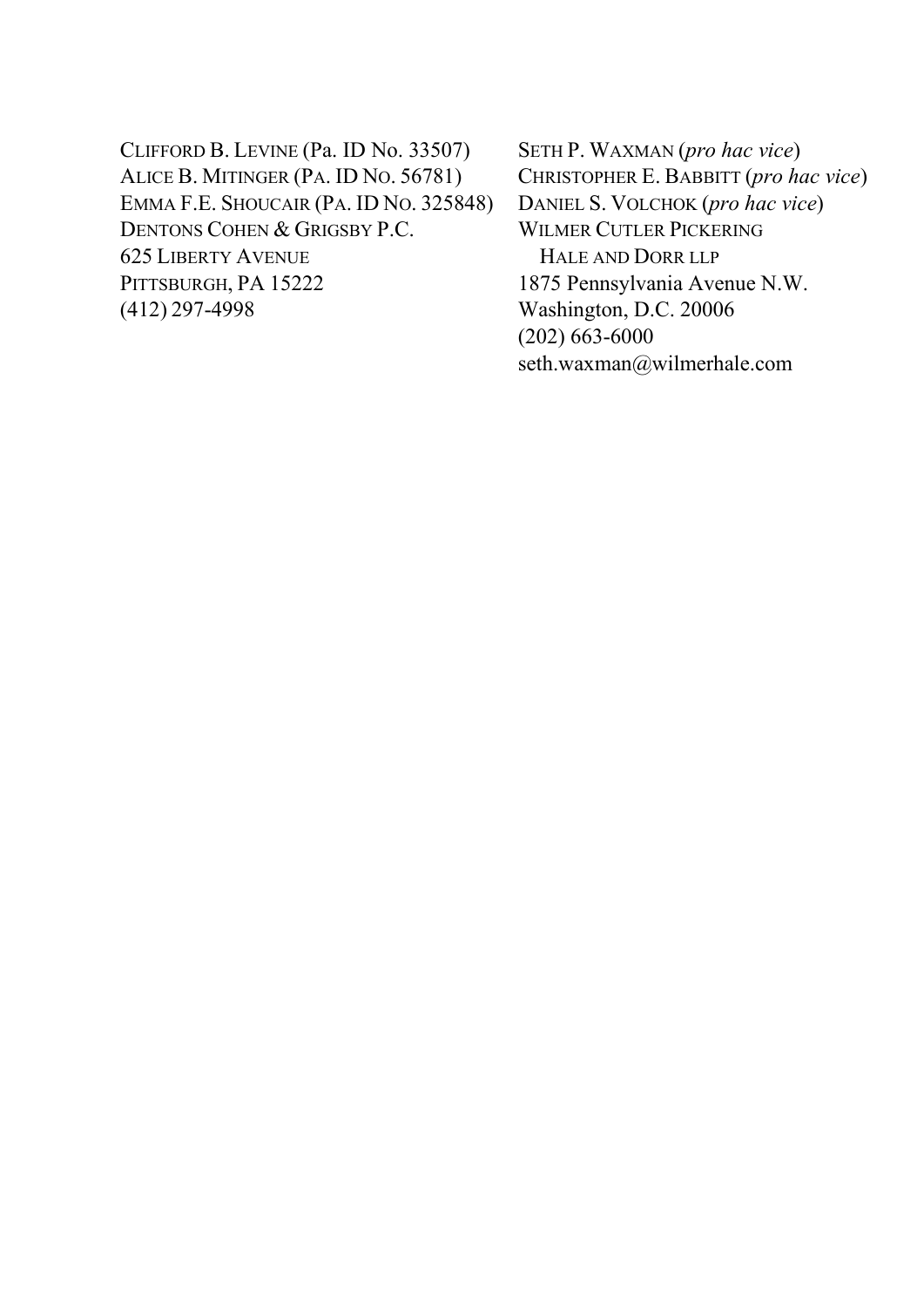# **TABLE OF CONTENTS**

|                |                 |                                                                                                           | Page |
|----------------|-----------------|-----------------------------------------------------------------------------------------------------------|------|
|                |                 |                                                                                                           |      |
|                |                 |                                                                                                           |      |
|                |                 |                                                                                                           |      |
| $\mathbf{I}$ . |                 | ARTICLE VII, SECTION 1 GOVERNS WHO MAY VOTE, NOT                                                          |      |
|                | A.              |                                                                                                           |      |
|                | <b>B.</b>       |                                                                                                           |      |
| II.            |                 | ARTICLE VII, SECTION 4 GRANTS THE GENERAL ASSEMBLY                                                        |      |
| III.           |                 | <b>ARTICLE VII, SECTION 14 CONFIRMS THAT IN-PERSON</b>                                                    |      |
|                | A.              |                                                                                                           |      |
|                | B.              |                                                                                                           |      |
|                | $\mathcal{C}$ . |                                                                                                           |      |
| IV.            |                 | IF CHASE AND LANCASTER CITY CONTROL HERE, THEY                                                            |      |
|                | А.              | Chase and Lancaster City Were Poorly Reasoned And<br>Have Engendered No Cognizable Reliance Interests  20 |      |
|                | B.              | An In-Person Voting Requirement Is Unnecessary                                                            |      |
| V.             |                 | APPELLEES' FEDERAL CLAIMS ARE BOTH MERITLESS AND<br>LARGELY DERIVATIVE OF THEIR STATE-LAW CLAIMS 26       |      |
|                |                 |                                                                                                           |      |
|                |                 | <b>CERTIFICATE OF WORD COUNT</b>                                                                          |      |

# CERTIFICATE OF SERVICE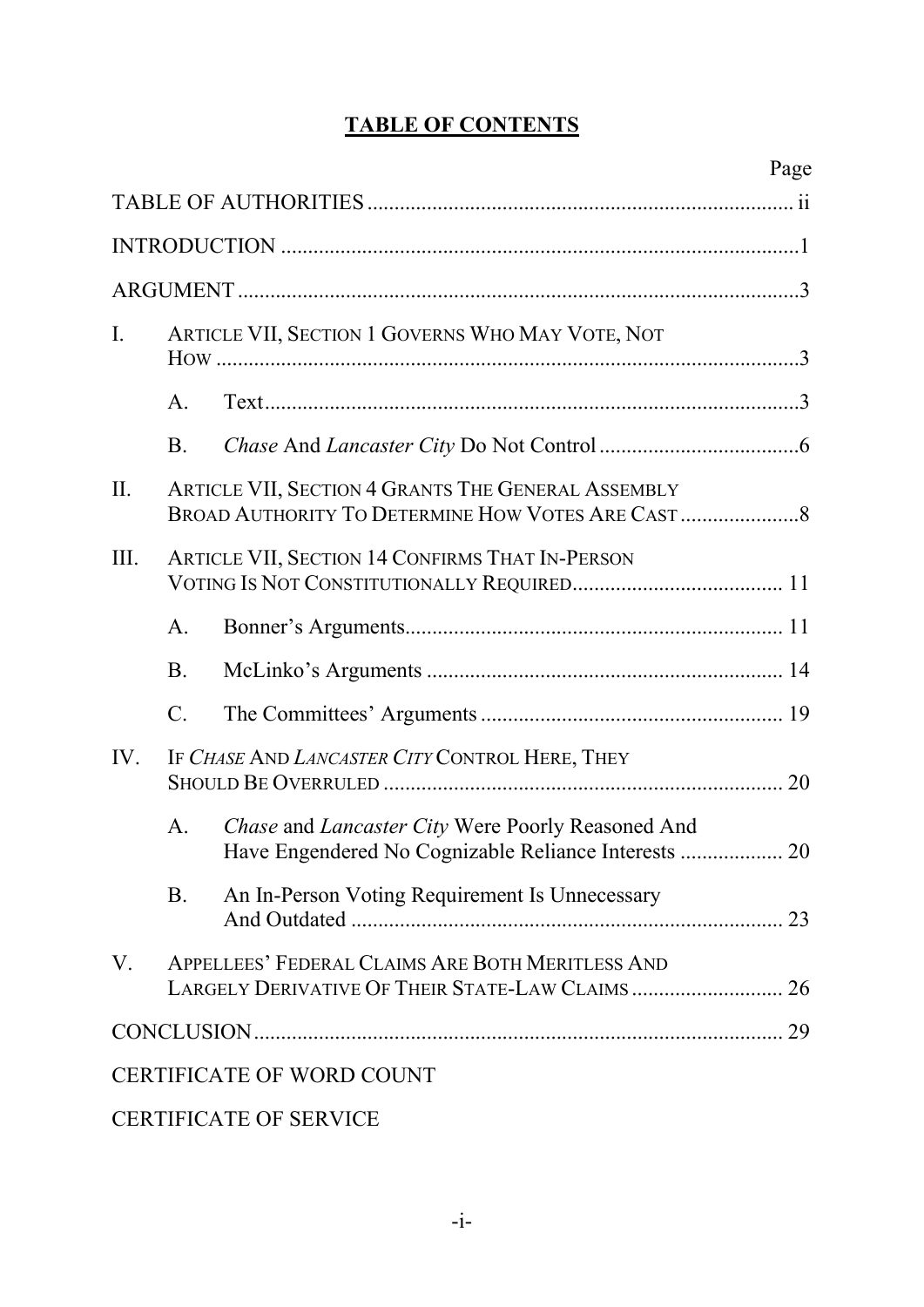# **TABLE OF AUTHORITIES**

# **CASES**

|                                                                   | Page(s) |
|-------------------------------------------------------------------|---------|
| Advocate Health Care Network v. Stapleton, 137 S. Ct. 1652        |         |
| Appeal of Carlisle & Mechanicsburg Street Railway Co., 245 Pa.    |         |
| Arizona State Legislature v. Arizona Independent Redistricting    |         |
| Ayala v. Philadelphia Board of Public Education, 453 Pa. 584,     |         |
|                                                                   |         |
| Bush v. Palm Beach County Canvassing Board, 531 U.S. 70 (2000)28  |         |
|                                                                   |         |
|                                                                   |         |
|                                                                   |         |
|                                                                   |         |
| Cyan, Inc. v. Beaver County Employees Retirement Fund,            |         |
| Donald J. Trump for President, Inc. v. Boockvar, 493 F. Supp. 3d  |         |
| Donald J. Trump for President, Inc. v. Boockvar, 502 F. Supp. 3d  |         |
| Donald J. Trump for President, Inc. v. Secretary of Pennsylvania, |         |
|                                                                   |         |
|                                                                   |         |
|                                                                   |         |
|                                                                   |         |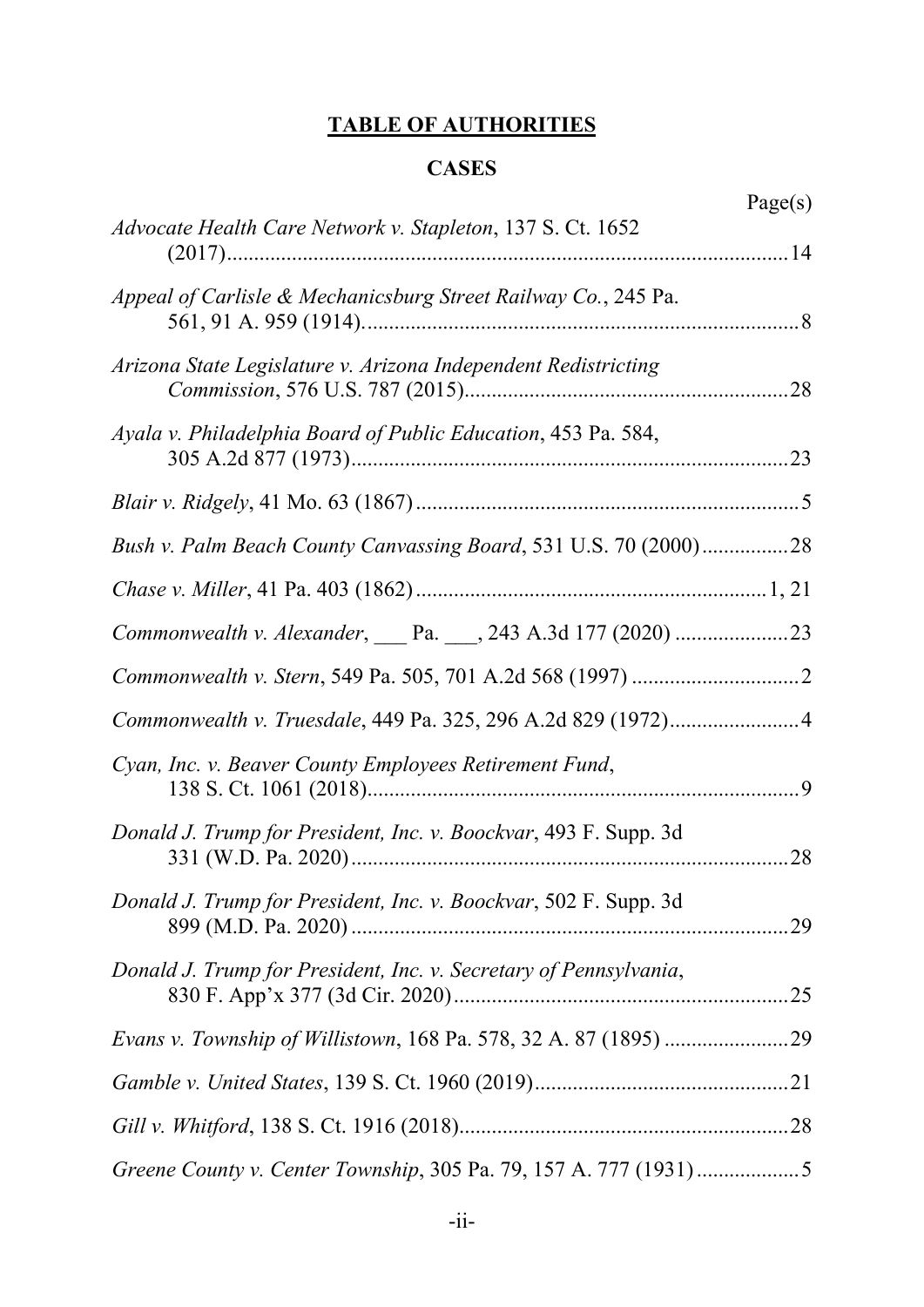| Harrisburg School District v. Zogby, 574 Pa. 121, 828 A.2d 1079   |  |
|-------------------------------------------------------------------|--|
| In re Borough of Downingtown, 639 Pa. 673, 161 A.3d 844 (2017) 10 |  |
| In re Contested Election in Fifth Ward of Lancaster City, 281 Pa. |  |
| In re Election Instructions, 2 Pa. D. 299, 1893 WL 3360 (Pa. Com. |  |
| In re Franchise of Hospitalized Veterans, 77 Pa. D. & C. 237,     |  |
| In re November 3, 2020 General Election, Pa. __, 240 A.3d         |  |
|                                                                   |  |
| Matter of Employees of Student Services, Inc., 495 Pa. 42,        |  |
|                                                                   |  |
| Pennsylvania Democratic Party v. Boockvar, Pa. __,                |  |
|                                                                   |  |
|                                                                   |  |
| State Farm Fire & Casualty Co. v. United States ex rel. Rigsby,   |  |
|                                                                   |  |
|                                                                   |  |
|                                                                   |  |
|                                                                   |  |
| Zauflik v. Pennsbury School District, 629 Pa.1, 104 A.3d 1096     |  |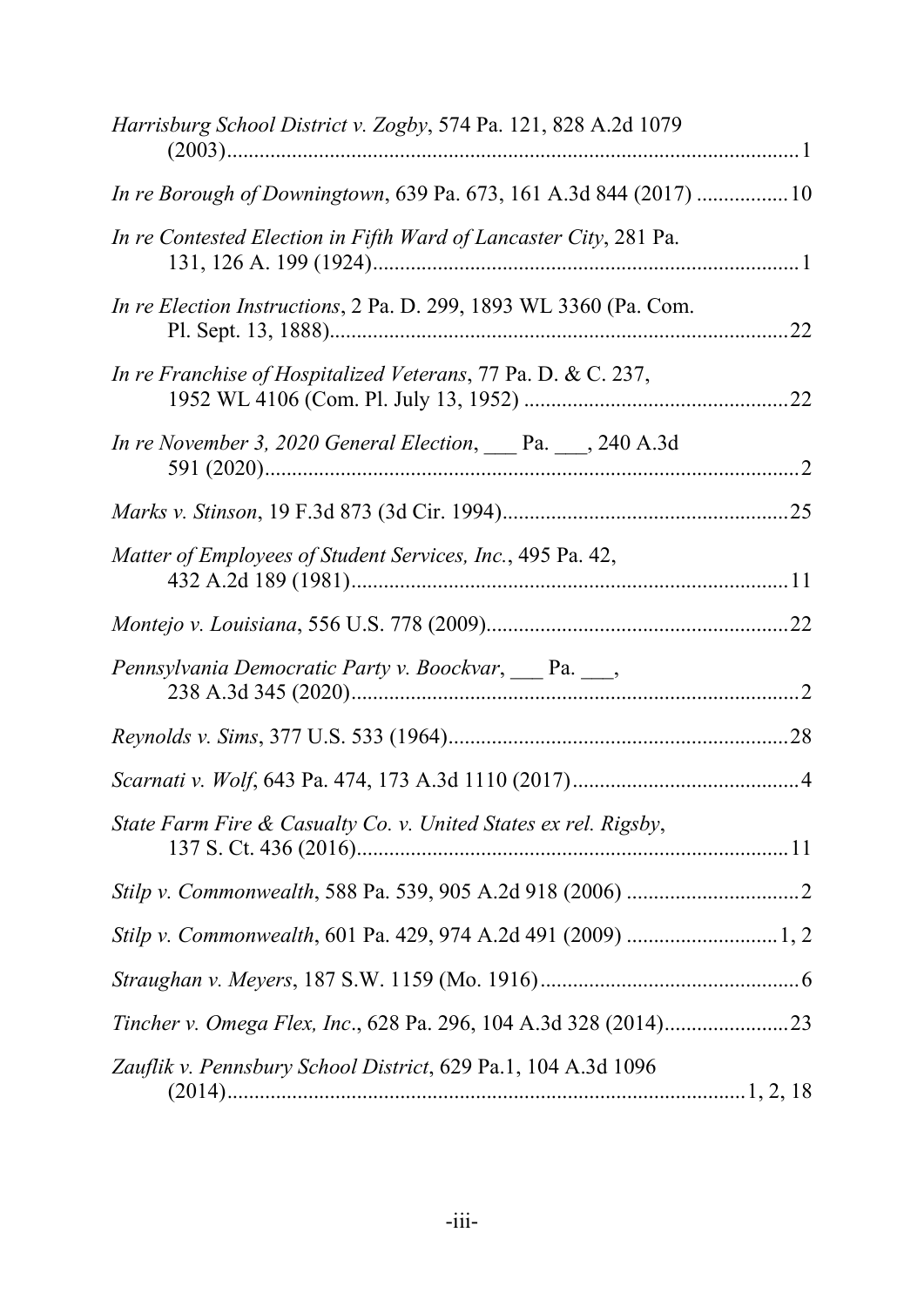# **CONSTITUTIONAL AND STATUTORY PROVISIONS**

| Pa. Const.                                                                                                            |     |
|-----------------------------------------------------------------------------------------------------------------------|-----|
|                                                                                                                       |     |
|                                                                                                                       |     |
|                                                                                                                       |     |
|                                                                                                                       |     |
| <b>OTHER AUTHORITIES</b>                                                                                              |     |
| Committee Report, U.S. House of Representatives Committee on                                                          |     |
| House Administration Republicans, Political Weaponization                                                             |     |
| of Ballot Harvesting in California, 116 Cong. (May 14,<br>2020), https://republicans-cha.house.gov/sites/republicans. |     |
| cha.house.gov/files/documents/CA%20Ballot%20Harvesting                                                                |     |
|                                                                                                                       |     |
| The American Voting Experience: Report and Recommendations of                                                         |     |
| the Presidential Commission on Election Administration                                                                |     |
|                                                                                                                       | 24  |
| Liptak, Adam, <i>Error and Fraud at Issue as Absentee Voting Rises</i> ,                                              |     |
| N.Y. Times (Oct. 6, 2012), https://www.nytimes.com/                                                                   |     |
| 2012/10/07/us/politics/as-more-vote-by-mail-faulty-ballots-                                                           | 24  |
|                                                                                                                       |     |
| Lucas, Fred, 7 Ways the 2005 Carter-Baker Report Could Have                                                           |     |
| Averted Problems with 2020 Election, The Daily Signal<br>(Nov 20, 2020), https://www.dailysignal.com/2020/11/20/7-    |     |
| ways-the-2005-carter-baker-report-could-have-averted-                                                                 |     |
|                                                                                                                       | .24 |
| Merriam-Webster Dictionary Online, https://www.merriam-                                                               |     |
| webster.com/dictionary/present#:~:text=transitive%20verb,                                                             |     |
| of%20superior%20rank%20or%20status (visited Mar. 2,                                                                   |     |
|                                                                                                                       |     |
| Morris, Kevin, <i>Who Votes By Mail</i> , Brennan Center for Justice                                                  |     |
| (Apr. 14, 2020), https://www.brennancenter.org/our-work/                                                              |     |
|                                                                                                                       |     |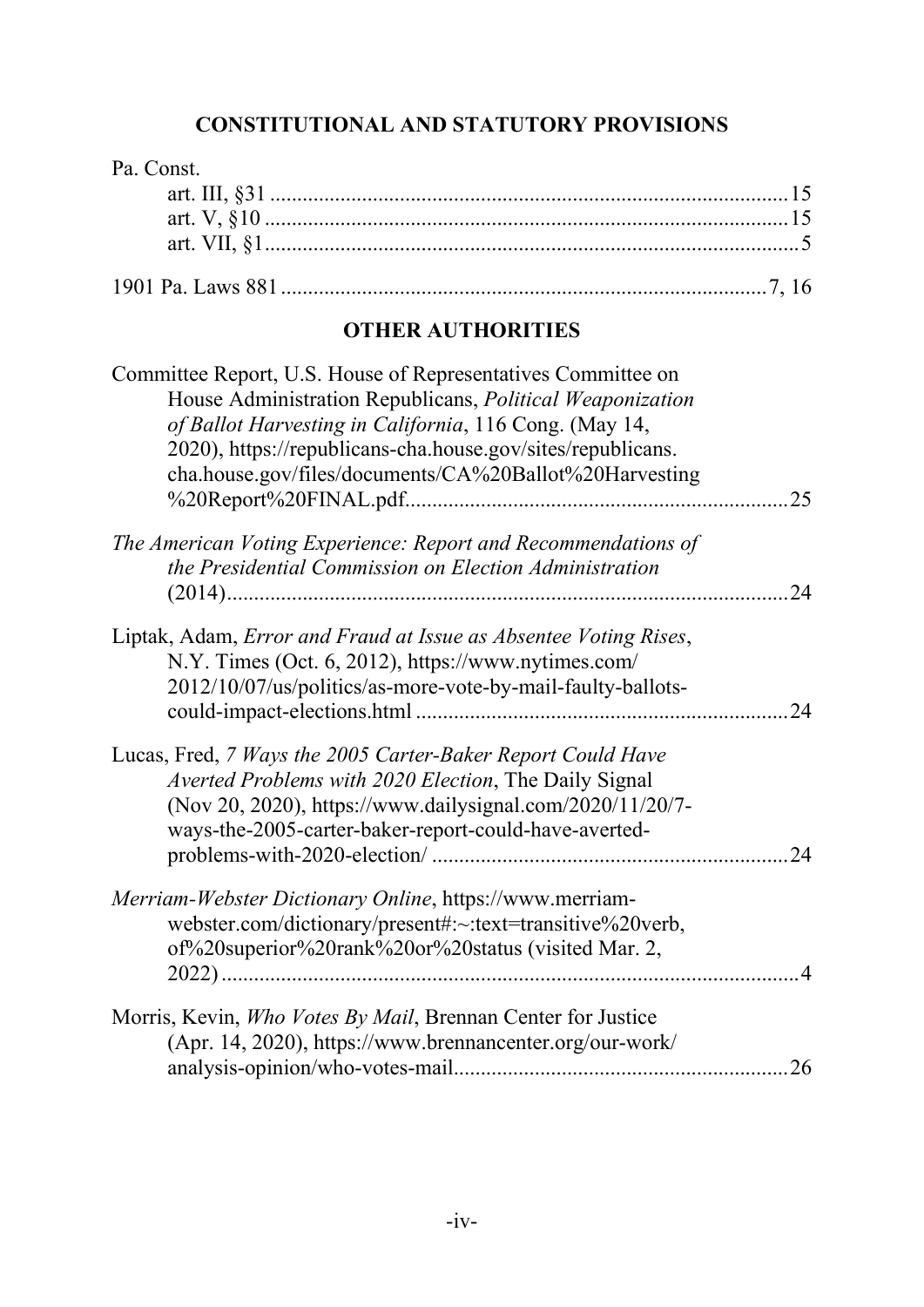| U.S. Election Assistance Commission, Election Administration and |      |
|------------------------------------------------------------------|------|
| Voting Survey 2020, https://www.eac.gov/sites/default/files/     |      |
| document library/files/2020 EAVS Report Final 508c.pdf           |      |
|                                                                  | - 74 |
|                                                                  |      |
| Voting Outside the Polling Place: Absentee, All-Mail and other   |      |
| Voting at Home Options, National Conference of State             |      |
| Legislatures (Feb. 17, 2022), https://www.ncsl.org/research/     |      |
| elections-and-campaigns/absentee-and-early-voting.aspx           | .25  |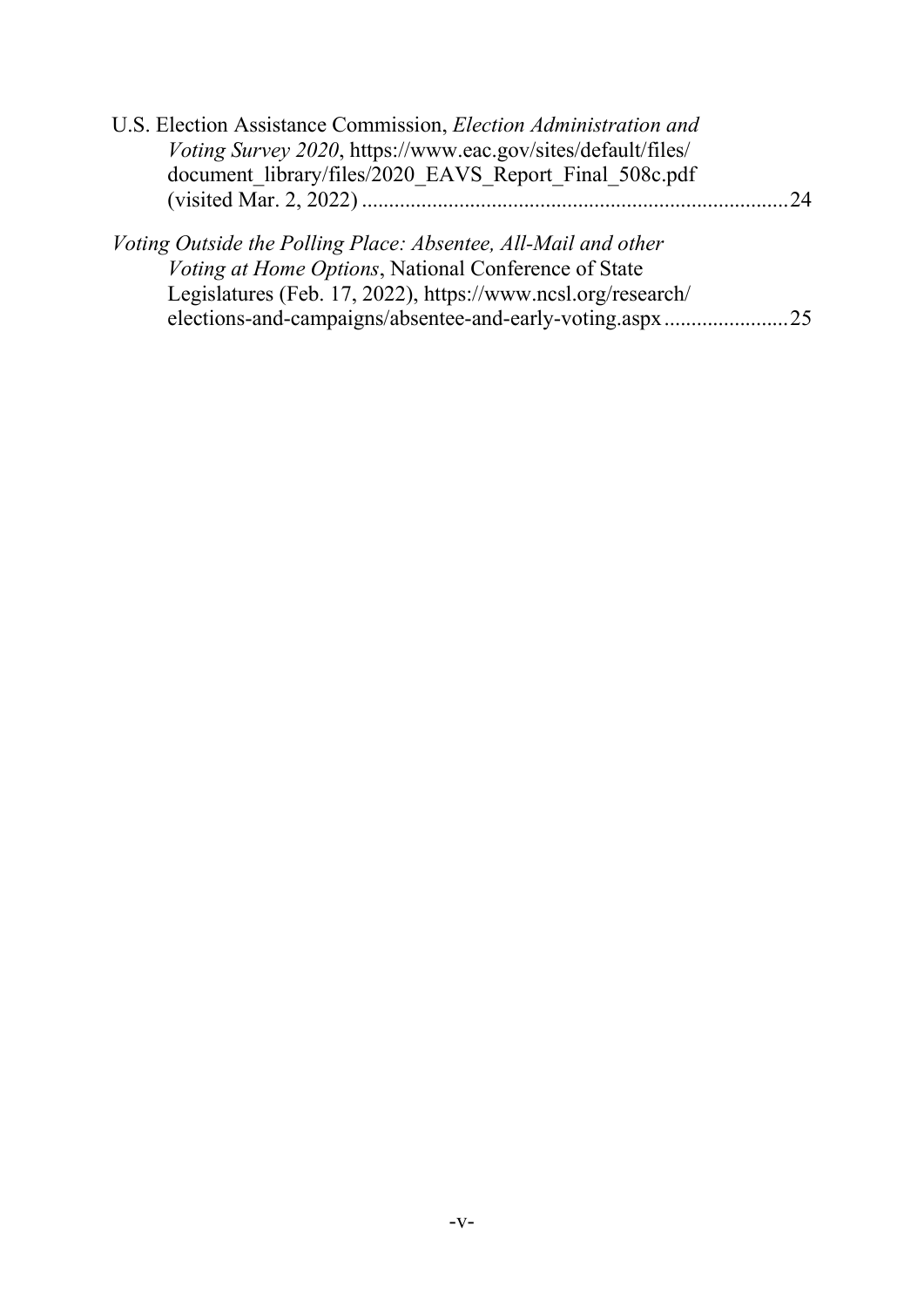#### **INTRODUCTION**

Despite submitting over 150 pages of briefing, appellees never engage with two foundational principles governing constitutional challenges to legislation enacted by the General Assembly—principles that require reversal of the decision below.

First, the Pennsylvania Constitution "must be considered as an integrated whole." *Zauflik v. Pennsbury School District*, 629 Pa. 1, 53, 104 A.3d 1096, 1126 (2014). Appellants' position does so; appellees' does not. Instead, appellees cling to one phrase in Article VII, section 1 ("offer to vote"), failing to account for the fact that the whole of Article VII is materially different than it was at the time of *Chase v. Miller*, 41 Pa. 403 (1862), and *In re Contested Election in Fifth Ward of Lancaster City*, 281 Pa. 131, 126 A. 199 (1924). Indeed, *Chase*'s construction of "offer to vote" in the 1838 constitution cannot be reconciled with the *current* constitution, which expressly authorizes "other method[s]" of voting than by in-person ballot. *Chase* and *Lancaster City* clearly were not based on the current constitution, and thus are either inapplicable or should be overruled.

Second, because "the powers not expressly withheld from the General Assembly inhere in it," statutes enjoy "a strong presumption of constitutionality," *Stilp v. Commonwealth*, 601 Pa. 429, 436, 974 A.2d 491, 494-495 (2009), so appellees have a "high burden" to show beyond "any doubt" that Act 77 "clearly, palpably, and plainly violates the Constitution," *Zauflik*, 629 Pa. at 13-14, 104 A.3d at 1103; *see also Harrisburg School District v. Zogby*, 574 Pa. 121, 135,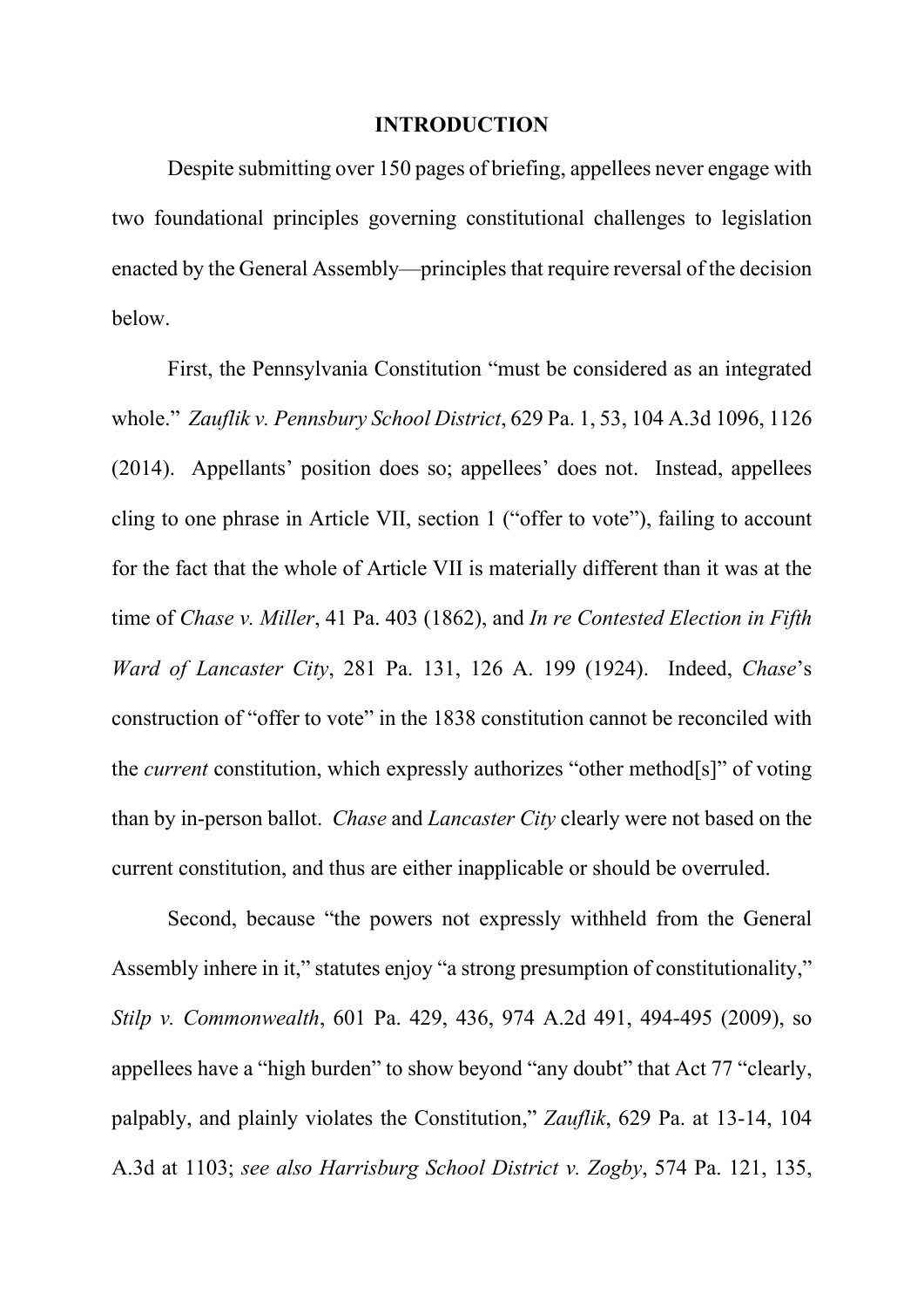828 A.2d 1079, 1087 (2003). Only Bonner even *acknowledges* this burden, yet he offers no argument it is met here. Appellees instead imply limitations on the legislature's broad authority through an atextual construction of Article VII, sections 1 and 14. But an implied limitation is not "express," *Stilp*, 601 Pa. at 435, 974 A.2d at 495, and does not give rise to a "clear, palpable, and plain" constitutional violation, *Zauflik*, 629 Pa. at 14, 104 A.3d at 1103.

Nor are these the only points appellees fail to address. For example, appellees nowhere acknowledge that Pennsylvania's modern election system is far more integrated and secure than what existed in the nineteenth and early twentieth centuries. They likewise say nothing about the fact that, in enacting Act 77, a bipartisan supermajority of 138 House members and 35 Senate members concluded that the Pennsylvania Constitution empowered the legislature to adopt mail-in voting by statute. This overwhelming support by "a co-equal branch of government" deserves "the judiciary's respect." *Commonwealth v. Stern*, 549 Pa. 505, 512, 701 A.2d 568, 571 (1997); *see also Stilp v. Commonwealth*, 588 Pa. 539, 574, 905 A.2d 918, 938 (2006) ("there exists a judicial presumption that our sister branches take seriously their constitutional oaths"). Finally, appellees never mention this Court's extensive review of Act 77 during the 2020 election, including *In re November 3, 2020 General Election*, Pa. , 240 A.3d 591 (2020), which reviewed with specificity the various changes to the Election Code, and in *Pennsylvania Democratic Party v. Boockvar*, \_\_\_ Pa. \_\_\_, 238 A.3d 345, 379 (2020), which treated mail-in voting as subject to the requirement in Article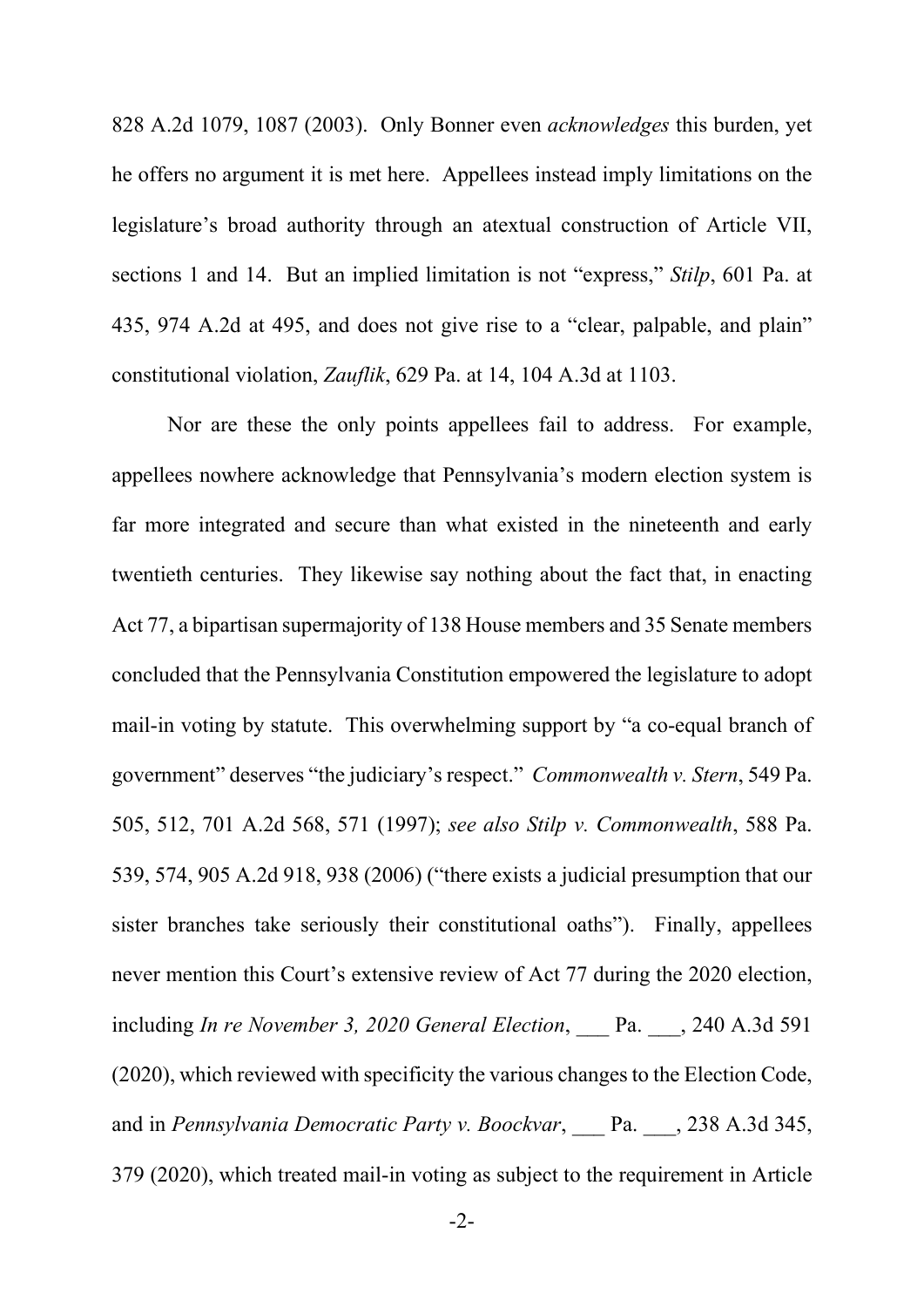VII, section 4 that "secrecy be maintained"—a ruling that would make no sense if, as appellees insist, mail voting is not a permissible "method of voting" under section 4.

Appellees' silence on so many key points speaks volumes. And as explained below, the arguments they do offer provide no sound basis to affirm.

### **ARGUMENT**

## **I. ARTICLE VII, SECTION 1 GOVERNS WHO MAY VOTE, NOT HOW**

#### **A. Text**

As appellant-intervenors the Democratic National Committee and the Pennsylvania Democratic Party ("DNC") explained in their opening brief (at 19), nothing in the section 1 phrase on which the Commonwealth Court relied—"offer to vote"—suggests an in-person voting requirement. That is true whether the phrase is viewed in isolation or (as it should be) in the context of section 1 (and indeed Article VII) as a whole.

McLinko contends (Br.11), however, that "'offer' ... connote<sup>[s]</sup> in-person behavior." Yet in the same breath, he concedes that "offer[s]" are routinely transmitted "through the mail." *Id.* And as the Commonwealth's opening brief notes (at 51-53), numerous other state supreme courts have declined to interpret the same "offer to vote" phrase in their states' constitutions as requiring in-person voting. McLinko thus pivots from section 1's text, arguing (Br.11) that "offer to vote" is synonymous with "present [a vote] for acceptance." This Court has consistently declined to "substitute for words used in the constitution" with "other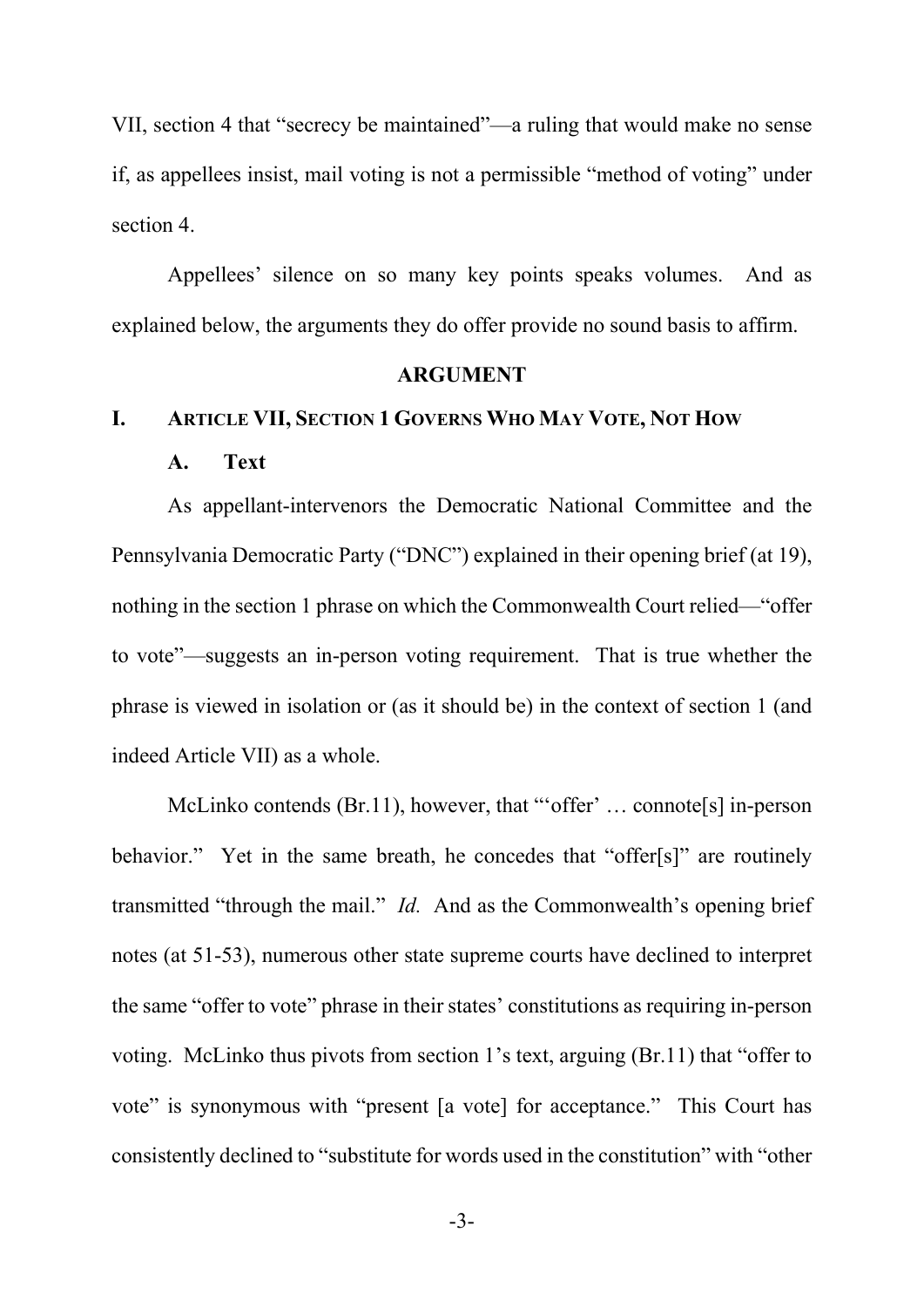words having a different meaning." *Commonwealth v. Truesdale*, 449 Pa. 325, 332, 296 A.2d 829, 833 (1972). The same approach is warranted here.

Regardless, swapping "present" for "offer" in section 1 would not yield appellees' preferred meaning, because McLinko provides no reason why the verb "present" necessarily implies the physical appearance of a voter. To "present" can simply mean "to give or bestow formally," *Merriam-Webster Dictionary Online*.<sup>1</sup> For example, when this Court stated that "the legislature presented a bill to the Governor," *Scarnati v. Wolf*, 643 Pa. 474, 495, 173 A.3d 1110, 1122 (2017), it surely did not mean that the entire legislature personally appeared before the governor, only that the actual bill was put before him. Likewise, voters may "present"—or, more pertinently, "offer"—their votes without appearing in person.

McLinko's reading of "offer" also cannot be squared with how that word is used elsewhere in Article VII. For example, section 7 provides that anyone who "offer[s] to give" a bribe to an elector forfeits the right to vote in the tainted election. Appellees' reading would limit that constitutional protection of the integrity of elections to only those bribes that are "offered" in person. This Court has never so narrowed the reach of that provision, and the reasons against doing so are obvious.

<sup>&</sup>lt;sup>1</sup> *See* https://www.merriam-webster.com/dictionary/present#:~:text= transitive%20verb,of%20superior%20rank%20or%20status (visited Mar. 2, 2022).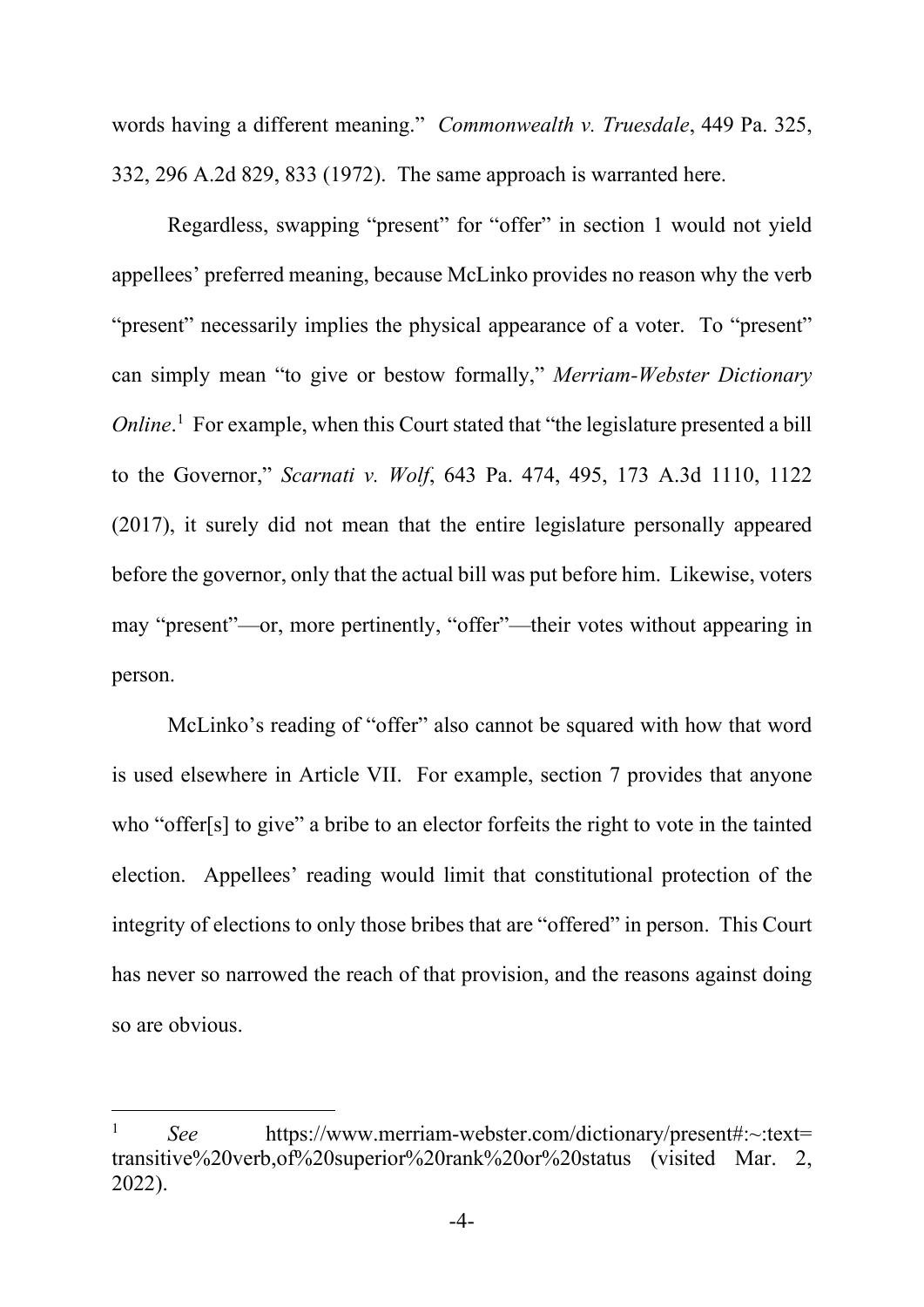In any event, as the DNC explained (Br.19), "offer to vote" must be read in context. And section 1 does not state simply that Pennsylvanians must "offer to vote" in order to be qualified electors. It provides that a voter "shall have resided in the election district where he or she shall offer to vote." The pivotal sentence thus pertains to voter residency—as one would expect in a section titled "Qualifications of electors"—not to how ballots must be cast. By instead interpreting "offer to vote" as a sweeping limitation on the General Assembly's authority over *how* voting occurs (rather than by *whom*), appellees adopt a "subtle and forced construction[]" that the plain text simply cannot bear, *Greene County v. Center Township*, 305 Pa. 79, 107, 157 A. 777, 786 (1931).

Bonner responds (Br.34  $\&$  n.6) that section 1 addresses not "only who may vote" but also "how they may vote," because (he says) "every definition of the qualifications of voters refers to what a person has done as well as to what he or she is." That is wrong. For example, "be[ing] a citizen of the United States," Pa. Const. art. VII, §1, is not necessarily (or even typically) something a person "has done." Moreover, Bonner's only cited authority is an 1867 Missouri Supreme Court decision, *Blair v. Ridgely*, 41 Mo. 63, 163 (1867). But *Blair* had nothing to do with the issues here. And when the Missouri Supreme Court *did* consider the section of the Missouri Constitution equivalent to Pennsylvania's Article VII, section 1, it deemed it "clear" that that section, which likewise uses the phrase "offer to vote," "does not … prescribe the manner in which a choice shall be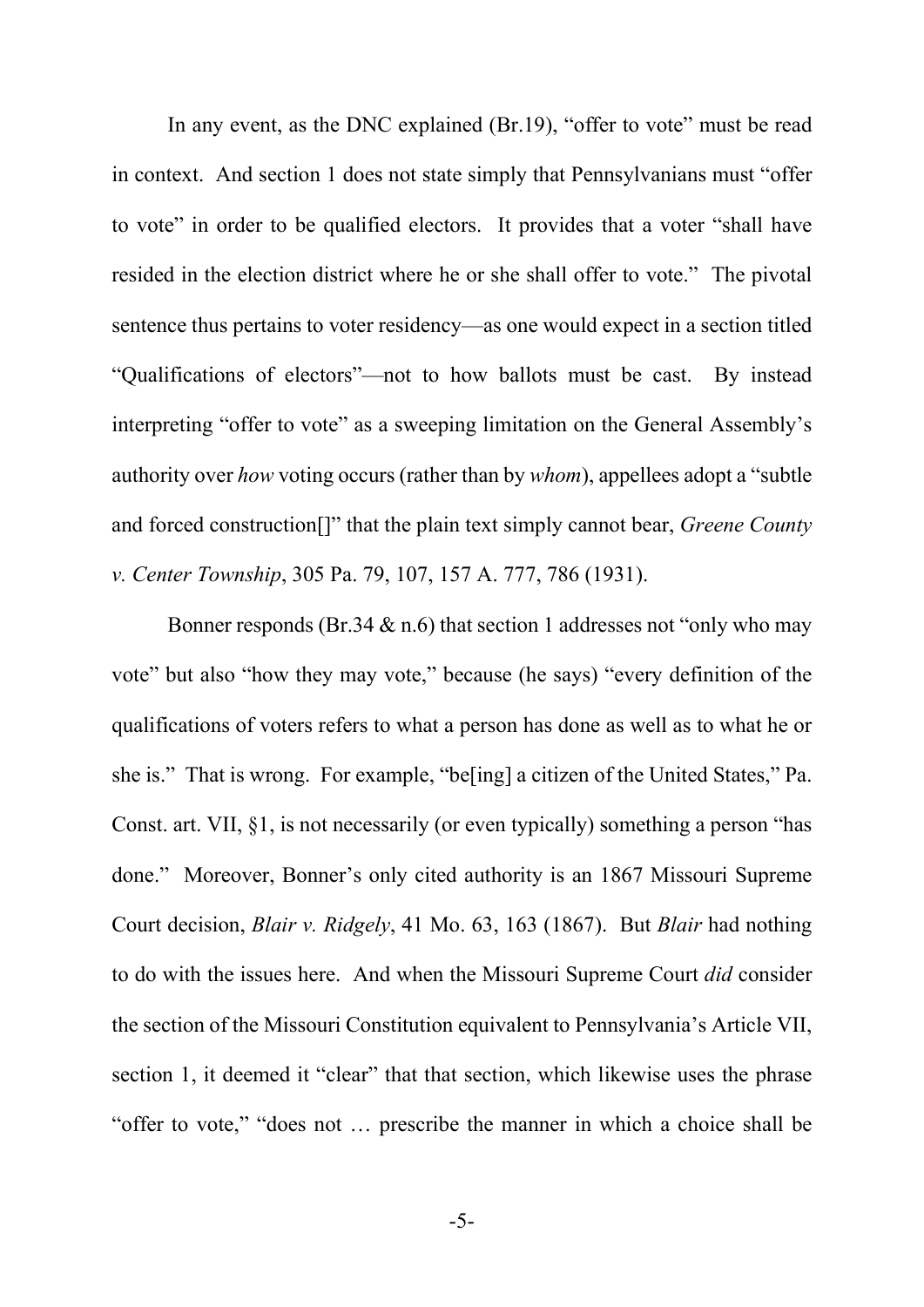expressed, or a vote cast, … but merely the qualifications of the voters," *Straughan v. Meyers*, 187 S.W. 1159, 1162 (Mo. 1916).2

Finally, Bonner contends (Br.34) that section 1 "clearly addresses not only who may vote but also where a voter may vote." That is true but it does not help appellees. As the DNC explained (Br.19), there is no reason (textual or otherwise) why a voter cannot "offer to vote" in her district by requesting a ballot from her local election official or by delivering the completed ballot to local election officials by mail. Appellees offer no direct response to that point.

### **B. <sup>C</sup>***hase* **And** *Lancaster City* **Do Not Control**

As the DNC explained (Br.31-37), *Chase* and *Lancaster City* do not control here because they interpreted materially different versions of the Pennsylvania Constitution. Appellees' responses lack merit.

First, appellees suggest (*e.g.*, McLinko Br.12) that the age of *Chase* and *Lancaster City* is a virtue because they were closer in time to the ratification of the 1838 constitution. But this case concerns the proper interpretation of the *current* constitution, which was ratified in 1968—decades after *Lancaster City* and a century after *Chase*. The current constitution is materially different from the versions *Chase* and *Lancaster City* construed. *See* DNC Br.31-37. And as a review of *Chase* reveals, a foremost concern of the Court there was the implementation of then-recently adopted limits on *who* could vote (i.e., only

<sup>&</sup>lt;sup>2</sup> It bears mention that what Bonner cites from *Blair* is the summary of one party's position in the case, not the court's decision.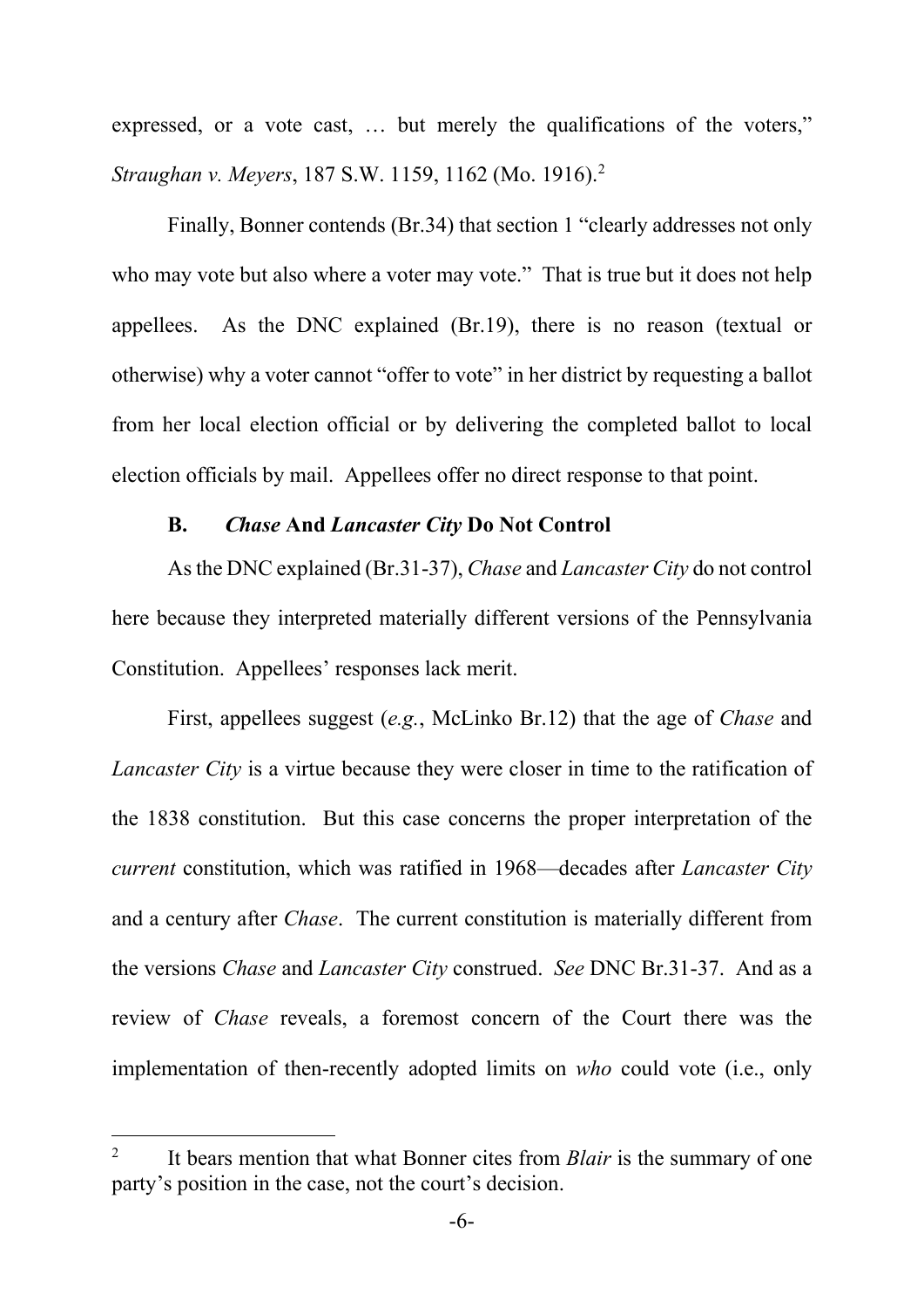white, land-owning males)—limits that have long been stricken from the Pennsylvania Constitution. *Chase* thus did not interpret the phrase "offer to vote" in a vacuum; rather, it interpreted that phrase with an eye toward enforcing the Commonwealth's then-narrow suffrage requirements and in the context of a constitution that contemplated neither voter-registration nor legislative flexibility as to the method of voting.

The Committees' related argument (Br.25)—that "none of the various amendments to Article VII, Section 1 has removed ['offer to vote'] or provided additional context so as to render [*Chase* and *Lancaster City*] inapplicable"—is demonstrably false. An amendment to section 1 *has* provided such additional context: the amendment providing for voter-registration laws to replace the inperson-appearance method that *Chase* deemed essential to election security. *See* DNC Br.6, 27-28 (discussing 1901 Pa. Laws 881-882). Moreover, this argument fails to account for constitutional changes *outside* section 1, including the addition of both section 4, which expressly gives the legislature the power to authorize voting by methods other than in-person ballot and section 6, which makes clear that section 4's reach goes beyond voting machines. *See id.* at 21- 24; *infra* p.11.

Fundamentally, appellees fail to contend with the changes to Pennsylvania's voting system in the decades since *Chase* and *Lancaster City*. In particular, they do not address either the fact that those cases' reasoning turned on the need for voters to verify their identity and qualifications in person, or the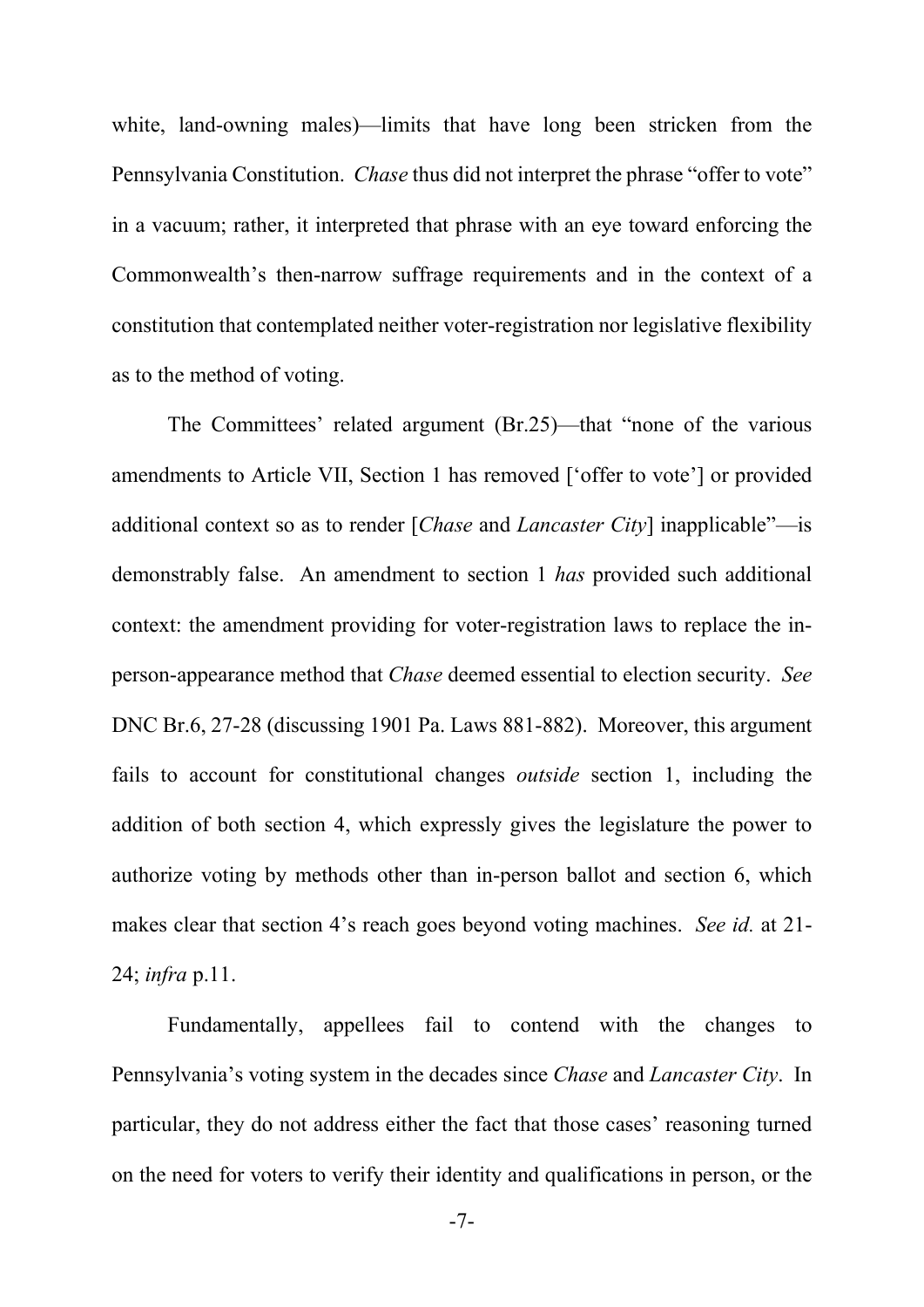fact that Pennsylvania has since adopted a comprehensive, secure, and effective voter-registration system that displaced in-person recognition by neighbors. *See* DNC Br.33-35. Put simply, neither *Chase* nor *Lancaster City* addressed anything like the voting system in place in Pennsylvania today.

## **II. ARTICLE VII, SECTION 4 GRANTS THE GENERAL ASSEMBLY BROAD AUTHORITY TO DETERMINE HOW VOTES ARE CAST**

Act 77 fits comfortably within section 4's broad grant of power to the legislature to determine the "method" of voting. Indeed, this Court has long recognized that "[i]f any limitations are to be implied" on an explicit grant of authority such as section 4, such limitations "must arise from clear necessity, as absolute, as peremptory, and as unavoidable as the constitutional mandate itself." *Appeal of Carlisle & Mechanicsburg Street Railway Co.*, 245 Pa. 561, 565-566, 91 A. 959, 960 (1914). Appellees' five basic arguments for why this high standard is met here are unpersuasive.

First, McLinko contends (Br.38) that section 4's "plain text" refers to the "medium" Pennsylvanians can use to vote (i.e., paper ballot versus voting machine), rather than how they vote. But section 4 does not use "medium" and McLinko cites no decision or dictionary suggesting that the language it does use ("method") should be read so narrowly. To the contrary, as the DNC explained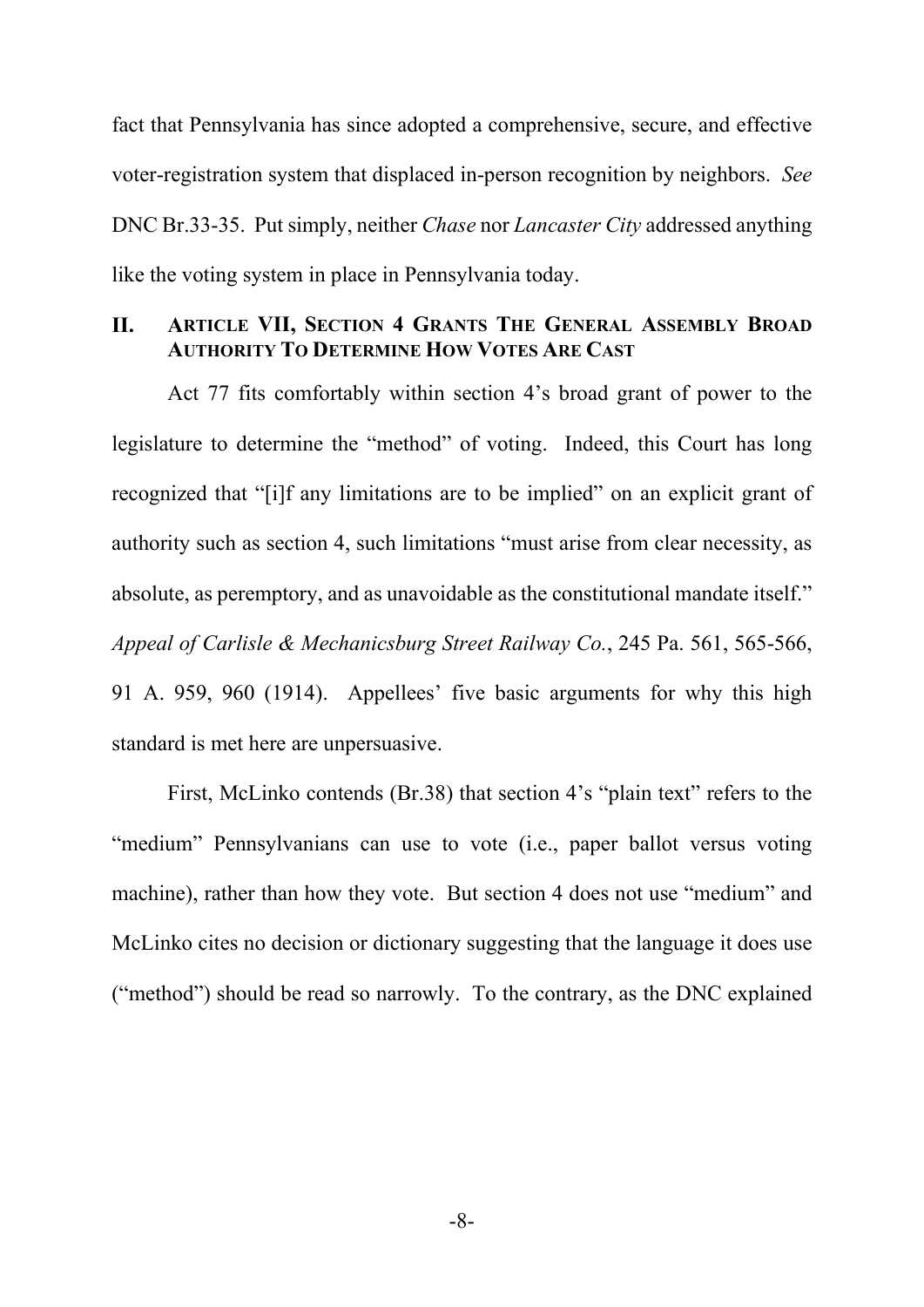(Br.22), contemporary dictionaries defined "method" broadly. McLinko has no answer.3

Second, appellees argue that appellants' reading of section 4 would render superfluous the amendments to section 14 that added classes of Pennsylvanians eligible to vote absentee. McLinko Br.38-39, 42-43; Bonner Br.52-53. That is certainly wrong as to the current constitution, where each such amendment ensures that the General Assembly cannot *revoke* the right of those groups to cast absentee ballots without going through the constitutional-amendment process. *See infra* p.13.

In any event, the legislature frequently inserts language to make clear that certain actions are permitted even though the actions were not forbidden in the first place. Indeed, there are "many examples of Congress legislating in that hyper-vigilant way, to remove any doubt as to things that are not particularly doubtful in the first instance." *Cyan, Inc. v. Beaver County Employees Retirement Fund*, 138 S. Ct. 1061, 1074 (2018).

Third, McLinko invokes (Br.39-40) the "specific controls the general" canon, arguing that because section 14 provides one alternative to casting an inperson ballot, it precludes the General Assembly from enacting others under

<sup>&</sup>lt;sup>3</sup> Again citing no authority, McLinko suggests (Br.38) that appellants' reading of section 4 would permit the General Assembly to "alter the years in which elections should be held for various offices." *Accord id.* at 40 n.10. Section 4, however, makes clear that "other method" means only an alternative to an in-person ballot. The *timing* of an election is distinct from whether votes are cast in person or by mail.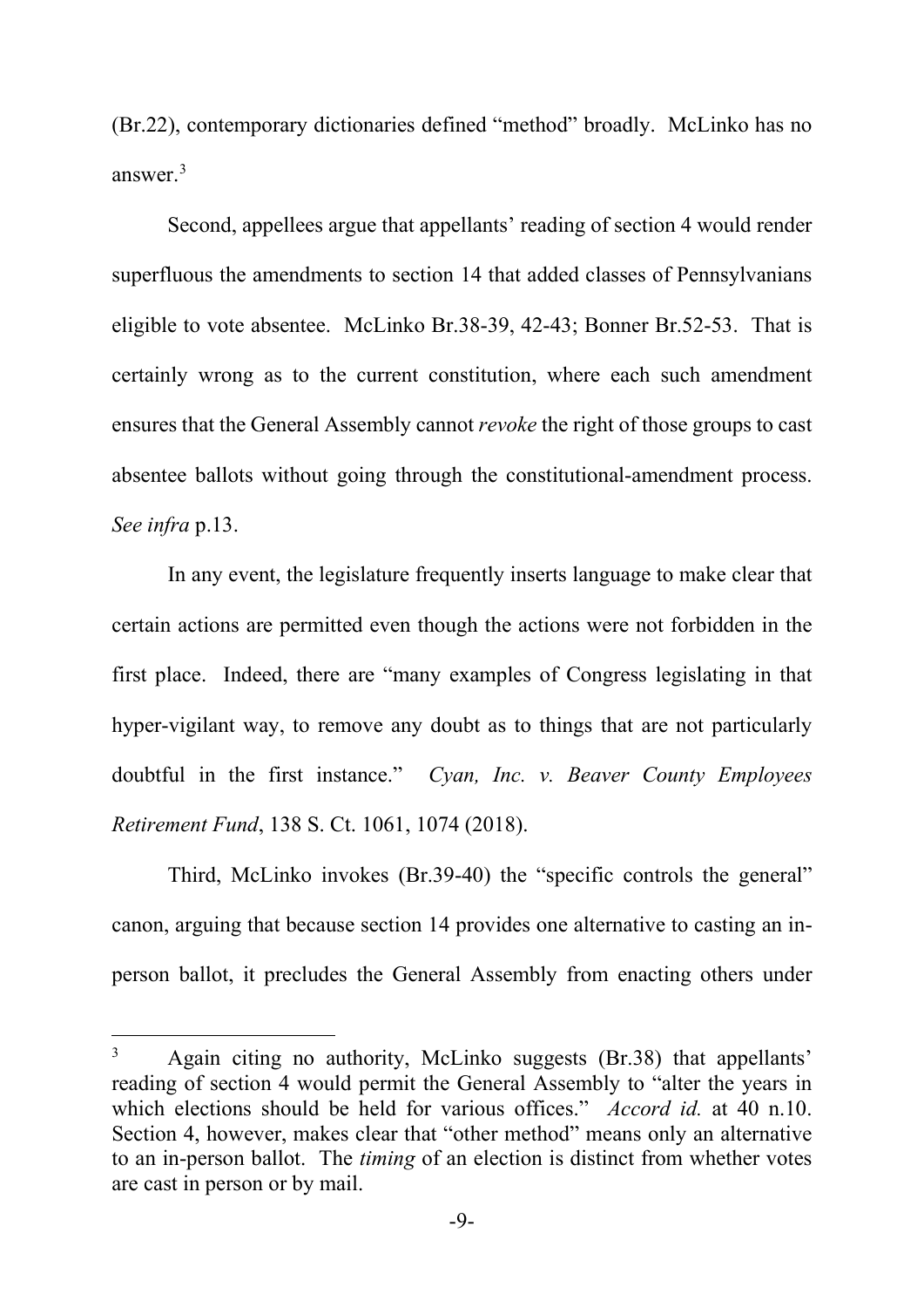section 4. But McLinko's own authority establishes that the canon applies "only when [two] provisions … are irreconcilable." *In re Borough of Downingtown*, 639 Pa. 673, 716-717, 161 A.3d 844, 871 (2017). And as the DNC explained (Br.25-26), sections 4 and 14 do not conflict because the Pennsylvania Constitution's mandate that the legislature extend absentee voting to *certain* voters places no limit on the legislative power to determine the method of voting for others. *Accord* McLinko Dissent 7, *quoted in* DNC Br.37. Once again, appellees have no response.4

Fourth, appellees argue that *Lancaster City* interpreted section 4 narrowly. McLinko Br.43; Bonner Br.42-43; Committees Br.27. As the DNC explained (Br.35), however, *Lancaster City* merely quoted section 4 without grappling with the fact that it had been amended to modify language that was central to *Chase*'s reasoning. Bonner relatedly argues (Br.42-43) that Act 77 was enacted *only* under the "by ballot" language of section 4—i.e., the language that was specifically interpreted in *Chase* to require in-person voting, 41 Pa. at 419. But Bonner cites no authority for this point. And logically, if *Chase* (and *Lancaster City*) remain good law, Act 77 must have been enacted under the "other method" language.

<sup>&</sup>lt;sup>4</sup> McLinko relatedly argues (Br.40) that if section 14 is a floor on who can vote by mail, section 1 could likewise be read to give the General Assembly authority to limit Pennsylvanians' right to vote. But section 1 already provides that the right to vote is subject "to such laws requiring and regulating the registration of electors as the General Assembly may enact."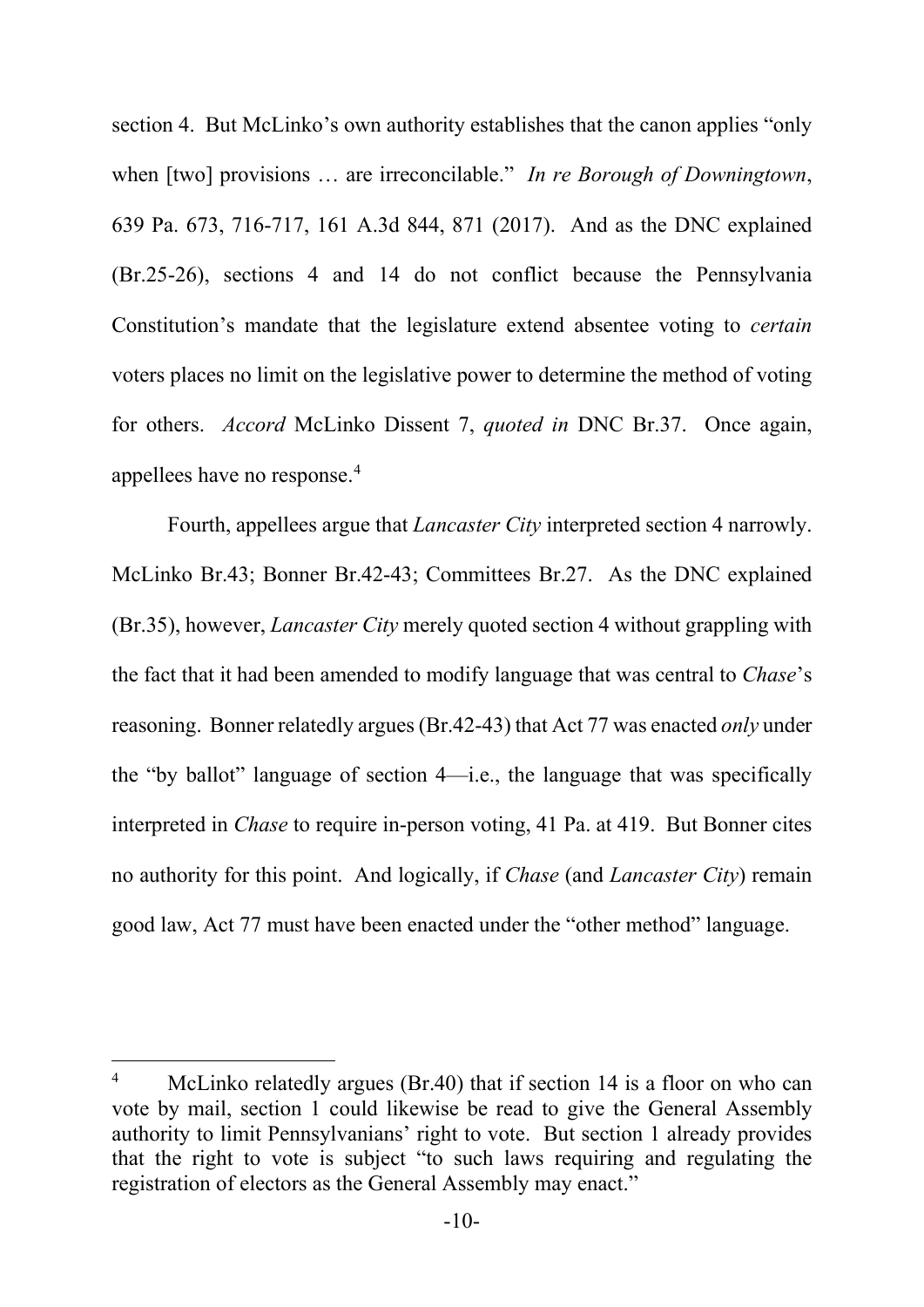Fifth, McLinko contends (Br.43-45) that Article VII, section 6's explicit reference to voting machines does not refute the Commonwealth Court's conclusion that the "other method" language of section 4 implicitly refers only to voting machines. To the contrary, section 6's mention of voting machines shows that if Pennsylvanians meant to limit the reference to "other methods" in section 4 to voting machines, they knew how to do so expressly. This "use of 'explicit language' in [section 6] 'cautions against inferring' the same limitation in" section 4. *State Farm Fire & Casualty Co. v. United States ex rel. Rigsby*, 137 S. Ct. 436, 442-443 (2016); *see also Matter of Employees of Student Services, Inc.*, 495 Pa. 42, 52-53, 432 A.2d 189, 195 (1981) (refusing to infer an implicit limitation that was made explicit elsewhere because "each word … is to be given meaning").

## **III. ARTICLE VII, SECTION 14 CONFIRMS THAT IN-PERSON VOTING IS NOT CONSTITUTIONALLY REQUIRED**

### **A. Bonner's Arguments**

The DNC's leading argument regarding section 14 (Br.25) was that "[t]he Commonwealth Court's decision places sections 1 and 14 in irreconcilable conflict," rendering the latter "a nullity because a person could become a 'qualified elector' (and thus entitled to vote absentee) only by first voting in person." Appellees' only response (Bonner Br.53-54) rests on a naked rewriting of section 14.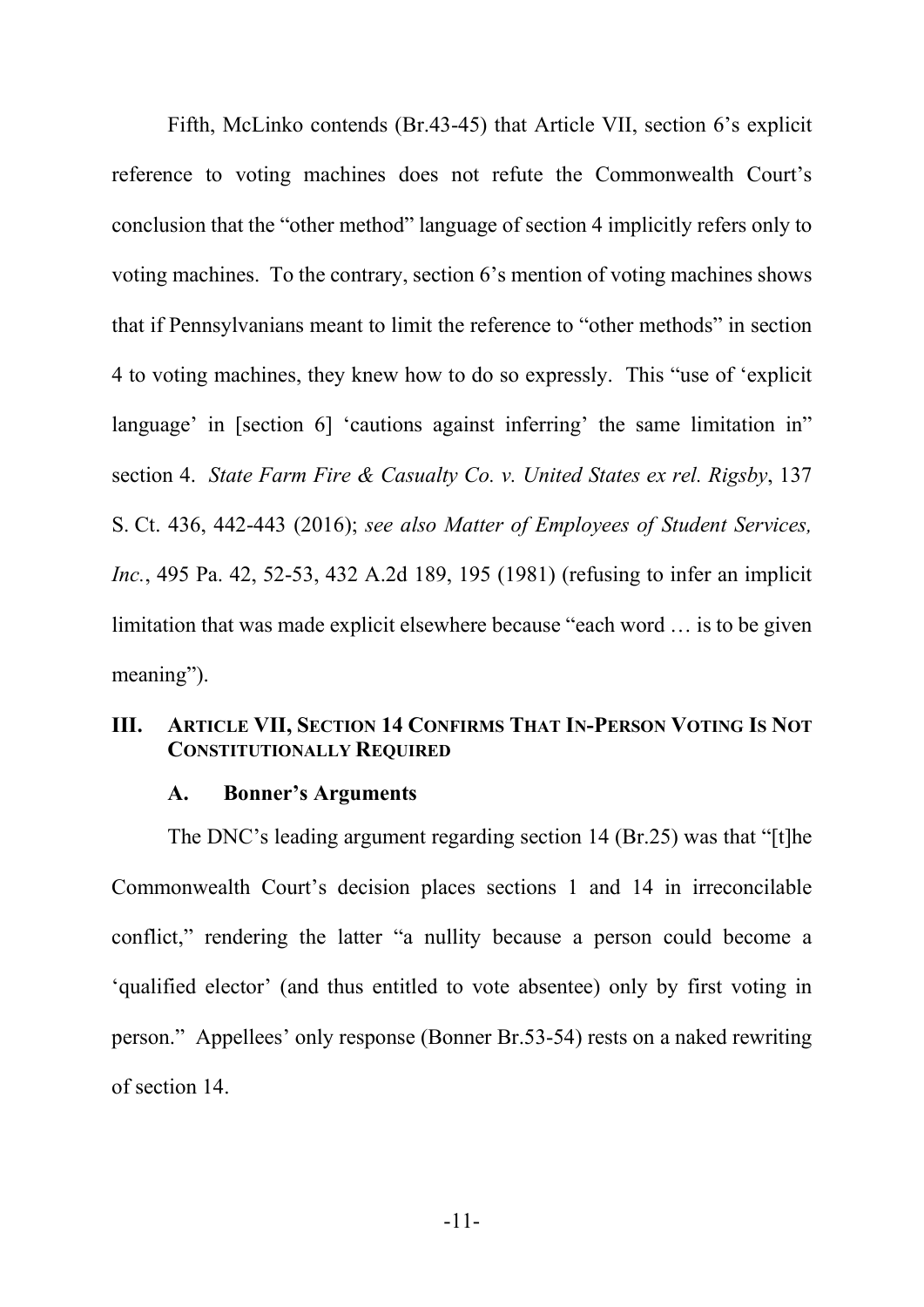Specifically, Bonner claims (Br.53) that "§ 14 requires the Legislature to provide … a 'place' '*outside the municipality of their residence*' where 'qualified electors' meeting the criteria of that section 'may vote'" (emphasis added). That is important, he asserts, because "§ 14 would not need to … require the Legislature to specify other places to vote if  $\ldots$  § 1 did not require voters to otherwise 'offer to vote' at the normal places appointed." *Id.* at 53-54. As a threshold matter, however, this atextual argument would invalidate the longstanding practice, which predated Act 77 by decades, of allowing absentee voters to request and cast their ballots in person at their local clerk's office.

More importantly, the phrase "outside the municipality of their residence" is nowhere in section 14. The section instead provides that people "*absent* from the municipality of their residence" on election day are constitutionally entitled to vote absentee (emphasis added). It imposes no limit on the "place" that the legislature must provide for absentee voting. That fully defeats Bonner's argument. 5

Bonner also makes several abbreviated arguments regarding the 1967 change in section 14 from "may" to "shall," i.e., the change from *allowing* the

<sup>&</sup>lt;sup>5</sup> Bonner's argument would fail even if section 14's mandate that the legislature specify the "place" for absentee voting *did* supersede section 1's supposed requirement for in-person voting. Section 14 states that "[t]he legislature shall … provide a … place at which[] *qualified electors* … may vote" (emphasis added). Even under Bonner's rewriting of section 14, then, section 1 would render section 14 a nullity, because there would never be a "qualified elector" who could vote absentee. *See* DNC Br.24.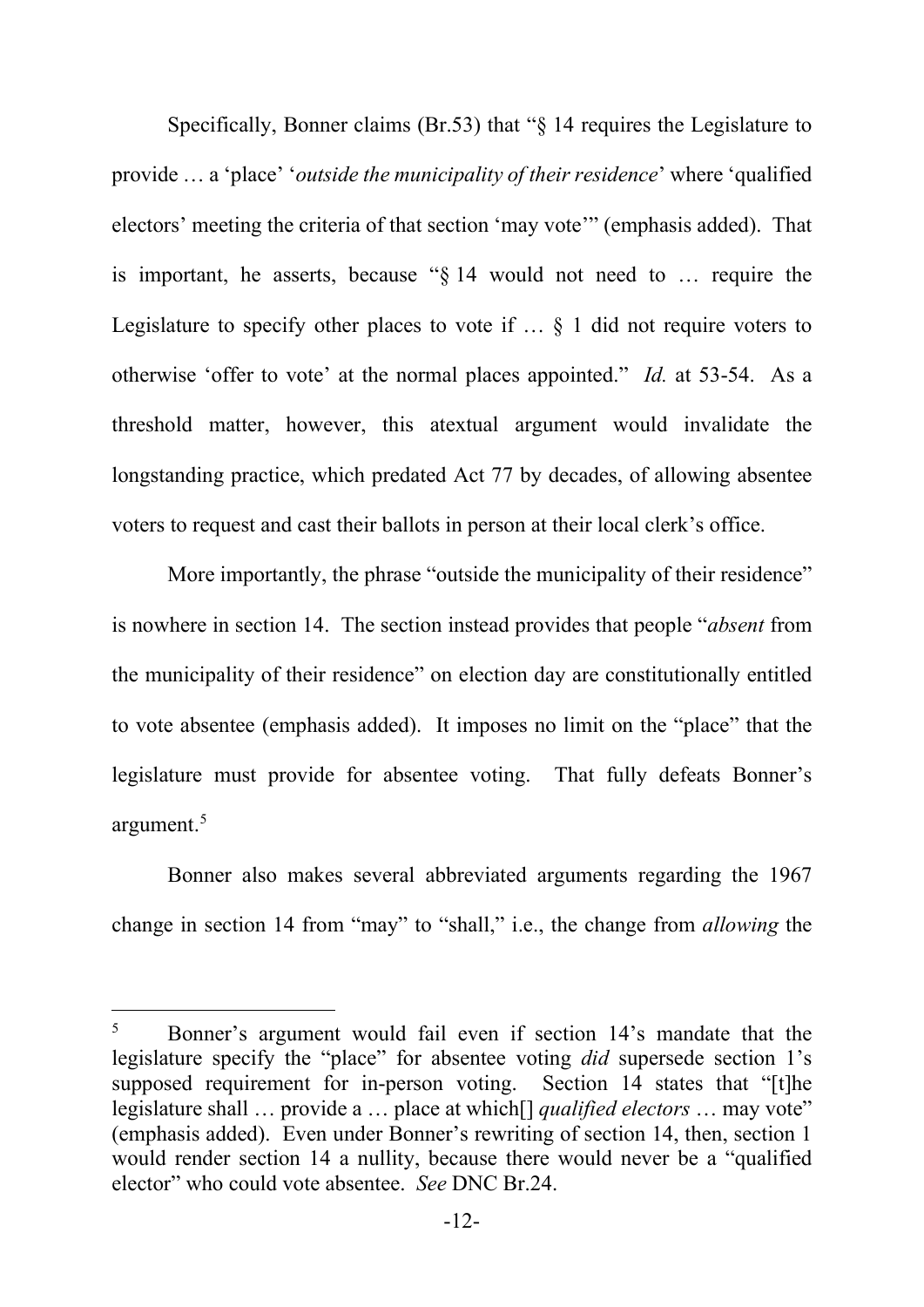legislature to provide for absentee voting by the enumerated groups to *requiring* that it do so. First, he contends (Br.48) that appellants "cite no interpretive principle for their argument" that the change shows that section 14 sets a constitutional floor on absentee voting rather than a ceiling. To the contrary, the DNC cited (Br.26) not only precedent from this Court and others, but also the most fundamental canon of all: Language should be given its "plain meaning" (*id.* at 30-31). Second, Bonner asserts (Br.48) that whereas Article VII, section 1 expressly gives the General Assembly power to make "laws" that modify that section's scope, section 14 has no such carve-out. But appellants do not urge any carve-out from section 14's mandate that certain groups be allowed to vote absentee; appellants argue that section 14 nowhere limits the legislature's power to extend mail voting to others whom the section does not mention. And third, Bonner says (Br.48) that "[a]mending Article VII, §14 from permissive to mandatory would certainly be a strange way of attempting to change the meaning of 'offer to vote' in Article VII, § 1." That too misstates appellants' argument; appellants argue not that section 14 "change[d]" section 1, but that *Chase* and *Lancaster City* were not interpreting the current constitution, with the host of changes to Article VII that have been adopted in the intervening 100 years.

Bonner next contends (Br.49-50) that under appellants' position, several amendments to the pre-1968 version of the Pennsylvania Constitution, each of which provided that the legislature could (i.e., "may") allow a specified category of Pennsylvanian to vote absentee, "served no purpose" because section 4 already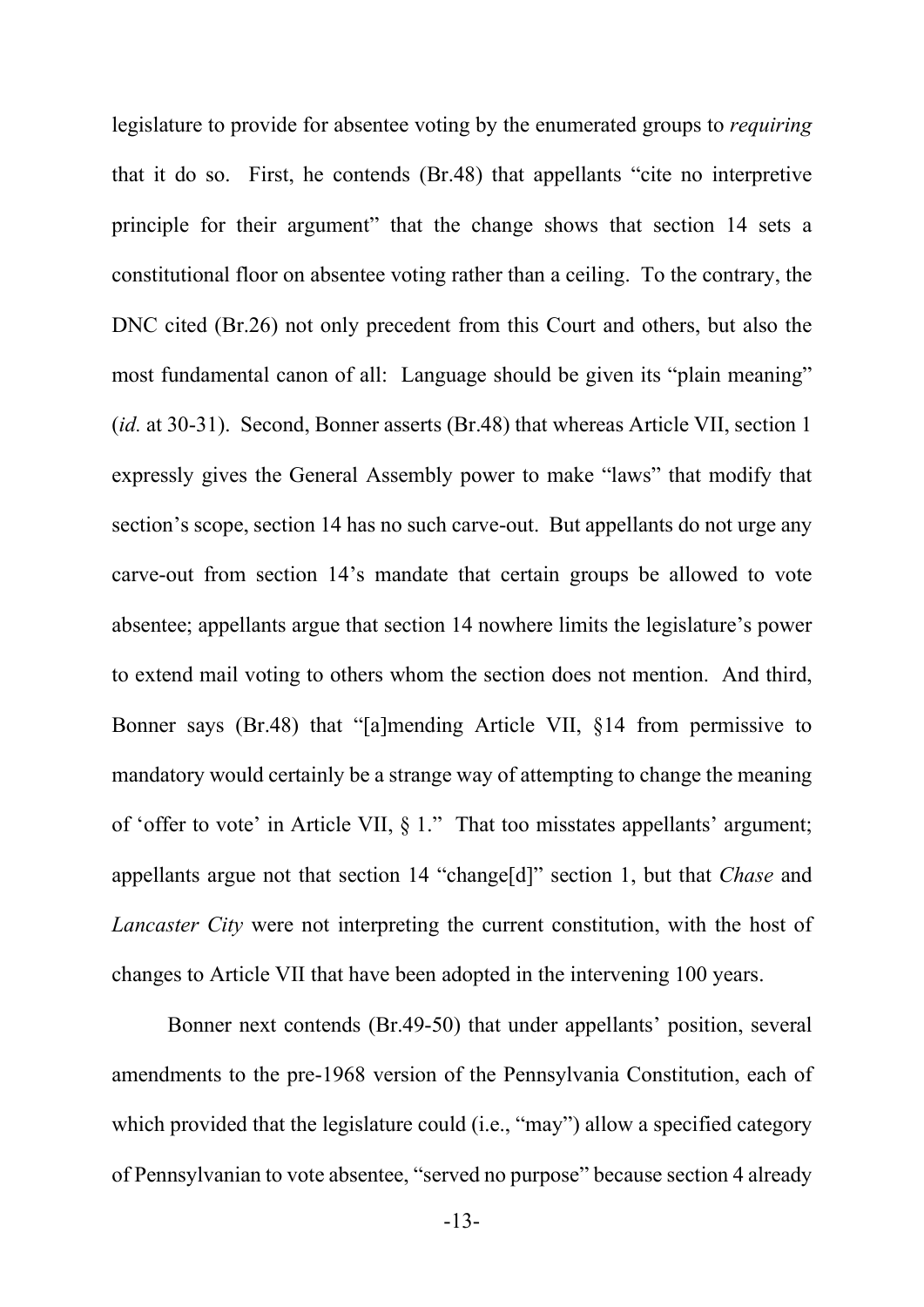conferred that authority. As discussed, a belt-and-suspenders approach would be entirely unremarkable and would provide no support for the Commonwealth Court's decision. *See supra* p.9. More fundamentally, the question in this appeal is not the meaning or effect of provisions of any prior constitution but the proper interpretation of the current constitution. Appellants' position—unlike appellees', *see supra* pp.11-12 & n.5—does not render any provision of the current constitution superfluous.6

Finally, Bonner cites (Br.51) the view expressed in 1983 by one member of the legislature that the right to vote by mail could be expanded only by constitutional amendment. As the U.S. Supreme Court has repeatedly explained, however, "statements by individual legislators rank among the least illuminating forms of legislative history." *Advocate Health Care Network v. Stapleton*, 137 S. Ct. 1652, 1661 (2017). Far more significant than what a single legislator said is what the legislature as a whole has done—which is to expand *by statute* the right to vote by mail, DNC Br.29; *see also supra* p.2.

## **B. McLinko's Arguments**

McLinko's arguments regarding section 14 largely repeat the Commonwealth Court's reasoning, which is flawed for the reasons explained in DNC's opening brief (at 24-27). For example, McLinko reiterates (Br.26) the

<sup>&</sup>lt;sup>6</sup> Bonner includes in his superfluity argument (Br.50-52) two amendments adopted *after* the 1967 change from "may" to "shall." Those are manifestly not superfluous under appellants' position. *See supra* p.9.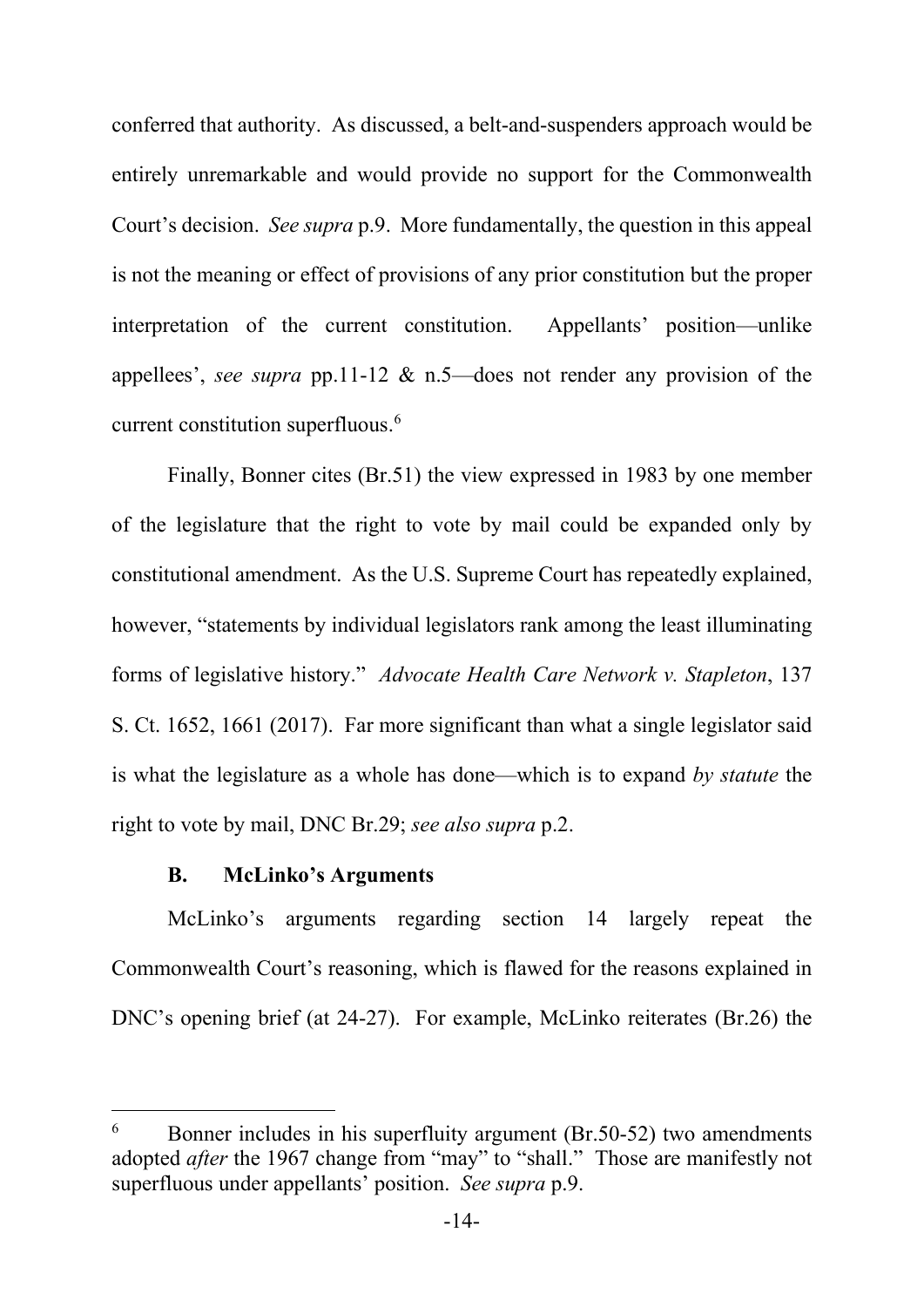court's claim that "Section 14 can only be understood as an exception to the [inperson-voting] rule established in … Section 1." But as the DNC explained (Br.25), section 14 is not an exception. When Pennsylvanians want their constitution to create an exception, they do so explicitly. Almost a dozen times, in fact, the constitution states that a provision applies "[n]otwithstanding" one or more other provisions. *E.g.*, Pa. Const. art. III, §31; *id.* art. V, §10(c). That no similar language appears in section 14 confirms it is not an exception but rather a freestanding requirement that the legislature provide for absentee voting by the enumerated groups.

McLinko likewise echoes the Commonwealth Court in asserting (Br.26- 27) that "Section 14's use of phrases such as … 'are unable to attend at their proper polling places,' … and 'cannot vote' demonstrates that § 14 presumes inperson voting to be the rule." *Accord id.* at 31 ("Section 14 clearly references a general requirement to vote in-person[.]"). That does not follow. Those phrases simply describe the circumstances in which a constitutionally guaranteed right to vote absentee exists—and it is entirely natural that those circumstances are described with reference to in-person voting, because those who enjoy the constitutional right to vote absentee are people who cannot vote in person. At most, section 14's phrases show not that in-person voting is "the rule," *id.* at 27, but that at the time those phrases were adopted, in-person voting was the norm, i.e., the most common method of voting. That does nothing to show that universal mail voting is constitutionally proscribed.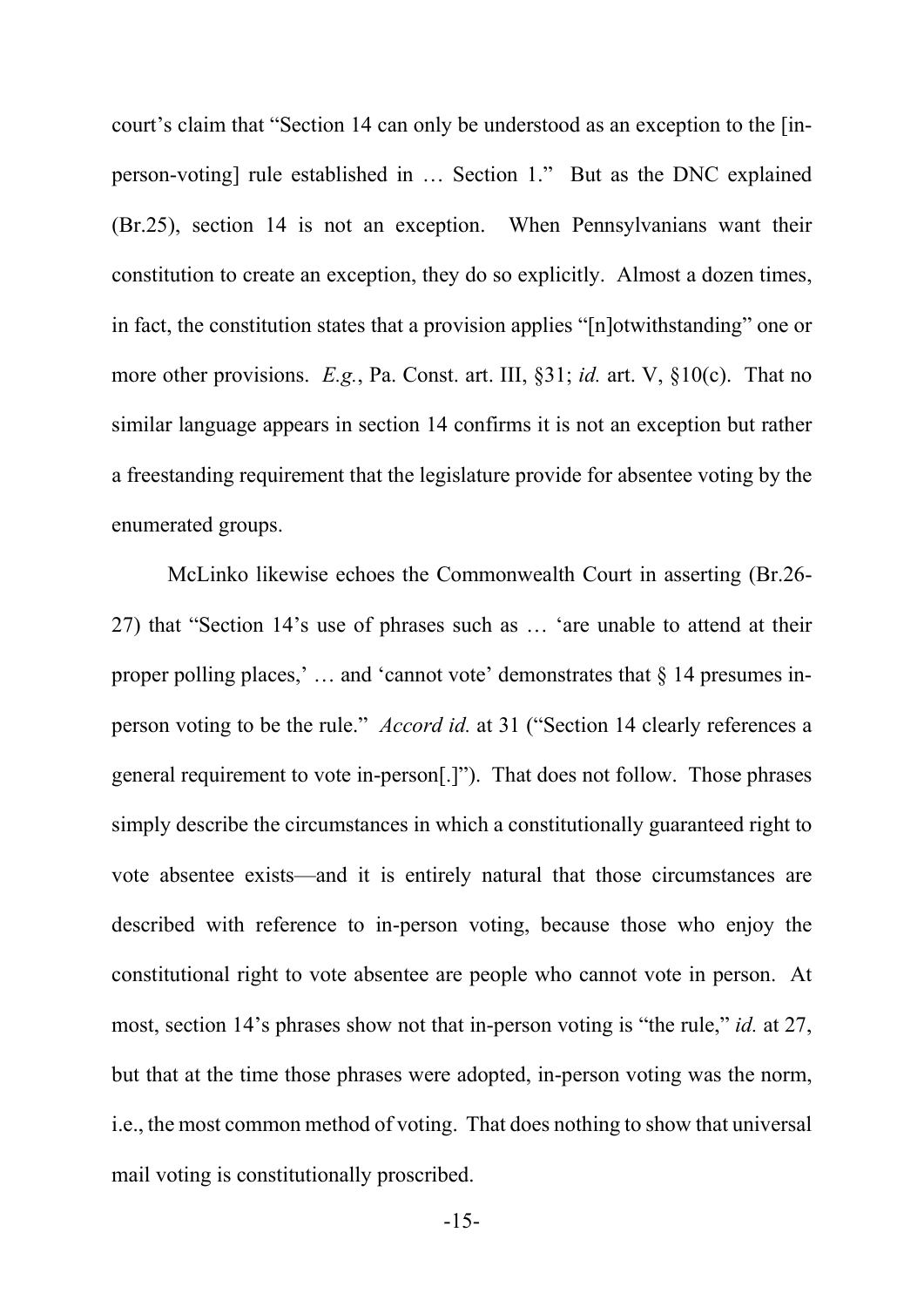McLinko next makes (Br.27-28) a historical argument. Specifically, he says that after *Chase*, the constitution was amended not to allow universal mail voting but to allow such voting only by those in active military service. And "[t]hereafter," McLinko adds (Br.28-29), "*every time* the people desired to add categories of citizens permitted to vote absentee, they did so by amending the Pennsylvania Constitution" (emphasis added). McLinko's recap, however, conspicuously skips the 1901 amendments that authorized the legislature to permit voting either by ballot or by "other method[s]." 1901 Pa. Laws 882. Those amendments, as discussed herein and in the DNC's opening brief, *did* "give the General Assembly the power to [allow] mail-in voting" for everyone, McLinko Br.27.

Moreover, it is simply not true that "every time" absentee voting was expanded after 1874, it was done by constitutional amendment, McLinko Br.28. Indeed, McLinko admits in a footnote that his unqualified assertion is incorrect, acknowledging the enactment of statutes "giving the right to vote by mail to" several groups, *id.* at 29 n.9. Those statutes further belie any notion that history supports the decision below.

McLinko's footnoted attempt to wave away the statutes expanding the right to vote by mail is unavailing. He asserts (Br.30 n.9) that those statutes are not "before the court," that their constitutionality has not been definitively resolved, and that they "present[] a more complicated legal question than does Act 77." *Accord* Bonner Br.47-48. None of that addresses the key point: The legislature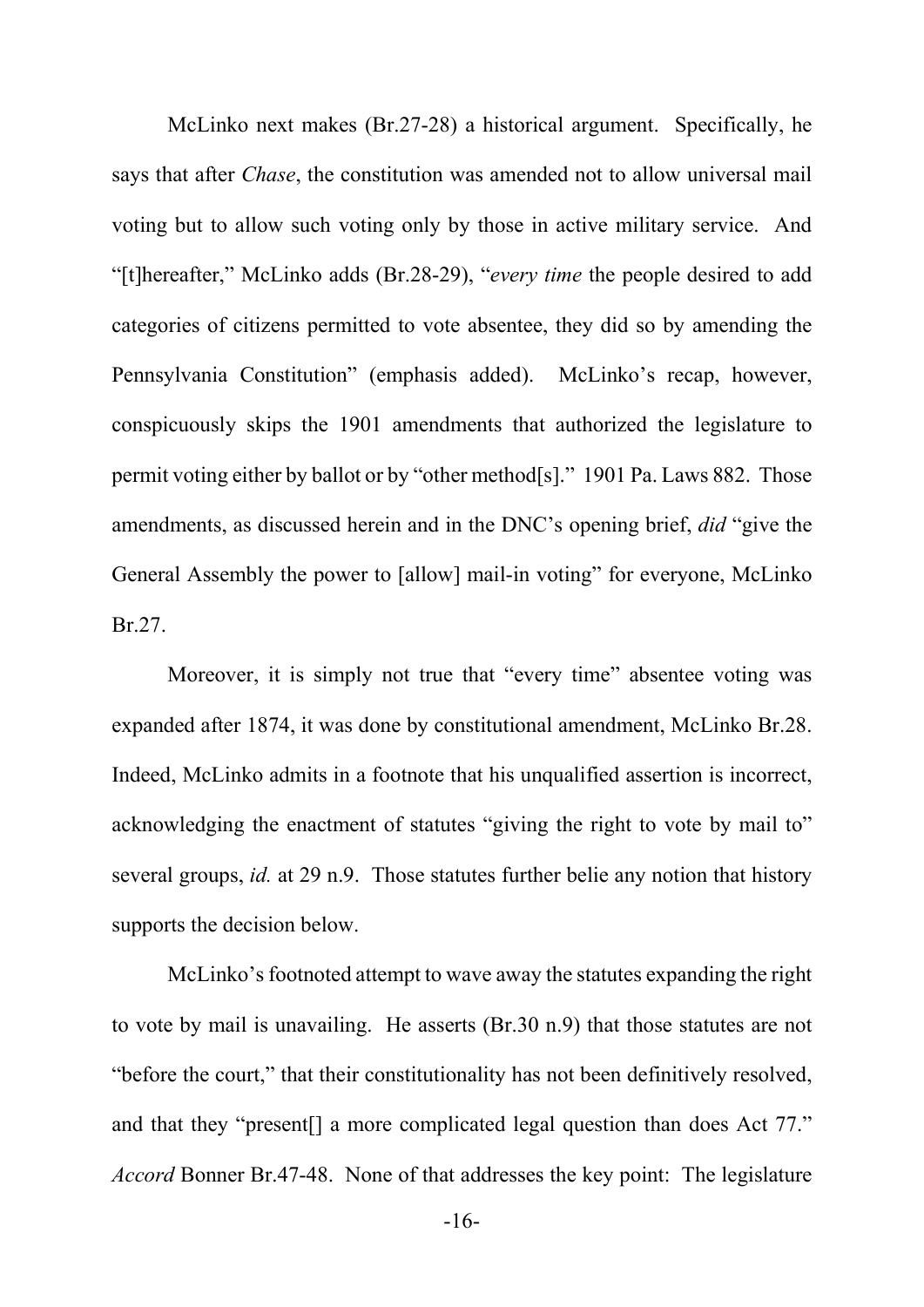acted in a way consistent with appellants' reading of the 1967 amendment to section 14 (i.e., the amendment changing "may" to "shall"), treating it as creating a constitutional floor on who must be permitted to vote absentee rather than a ceiling on who may be permitted to do so.

McLinko claims (Br.32) that there are "four problems" with that reading. None actually exists.

McLinko first argues (Br.32-33) that appellants' reading "is contrary to the plain meaning" of section 14, because "'shall' means only that the General Assembly [had] … to provide for absentee voting for § 14's four listed categories of voters." Appellants agree with that description—but it is wholly contrary to the Commonwealth Court's claim (which no appellee defends) that sometimes "shall" does *not* mean "shall," *see* McLinko Op.33; DNC Br.30-31. In any event, McLinko mischaracterizes (Br.33) appellants' argument as being that section 14 "abrogate[d] the in-person-voting requirement." The DNC argues instead (Br.25) that section 14 is one of many indications that the Commonwealth Court's decision is wrong, because that decision places sections 1 and 14 in irreconcilable conflict. To *that* key argument, McLinko offers no response.

McLinko's second and third arguments—that it is *appellants'* position that puts sections and 1 and 14 in conflict and that it would make little sense for Pennsylvanians to alter section 1's meaning by adding section 14 (Br.33-34) both rest on the flawed premise that "[u]nder Appellants' interpretation, § 14 would create a broad legislative authority to permit mail-in voting," *id.* at 34;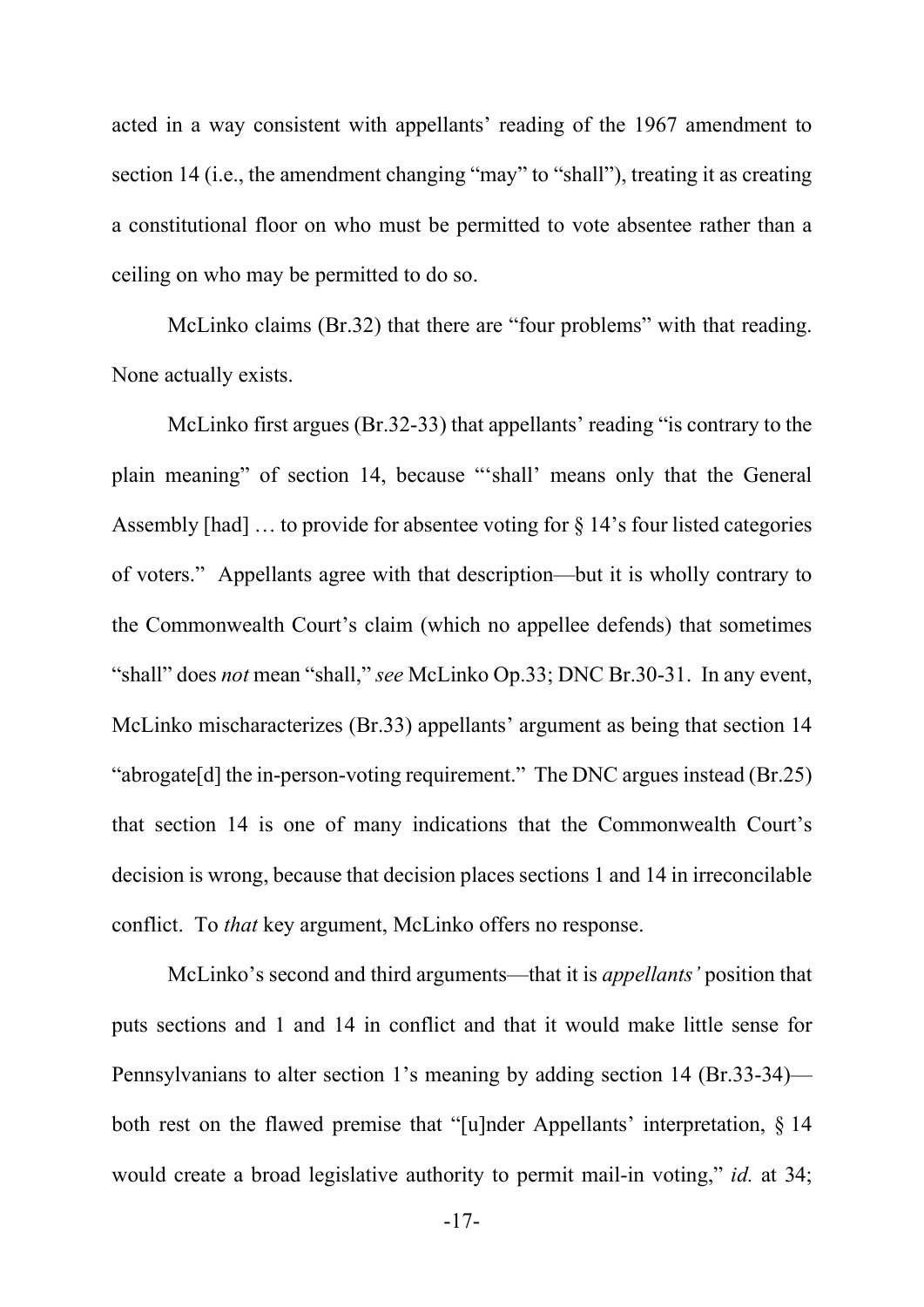*accord id.* at 41-42 ("Appellants ask the Court to read into § 14 language that is not there[.]"); *id.* at 30 (wrongly claiming that appellants advocate "repeal[] by implication" of section 1). The DNC does not argue that section 14 is the source of the legislature's power to enact Act 77; it most certainly is not. That power is instead granted explicitly by section 4, and in any event is part of the legislature's general legislative power, which is plenary save as restricted by a constitutional provision. *See* DNC Br.1.

In making his third point (i.e., that the constitutional drafters would not have amended section 1 by enacting section 14), McLinko discusses at length (Br.34-37) two "re-enactment canons." Neither helps him. The first iteration (Br.35) provides that "when a court of last resort has construed the language used in a statute, the General Assembly in subsequent statutes on the same subject matter intends the same construction to be placed upon such language." That has no relevance here because section 14 uses none of the same key "language" as section 1. The second iteration (Br.36) provides that when a statute is re-enacted without any change to a provision that courts have interpreted, the legislature is presumed to adopt that interpretation. But McLinko cites no case applying the re-enactment canon in the constitutional context. That is understandable, for as noted, the constitution "must be considered as an integrated whole," *Zauflik*, 629 Pa. at 53, 104 A.3d at 1126. When a constitutional article is substantially rewritten, courts must necessarily reconcile the new material with the old, so as to interpret the entire article coherently.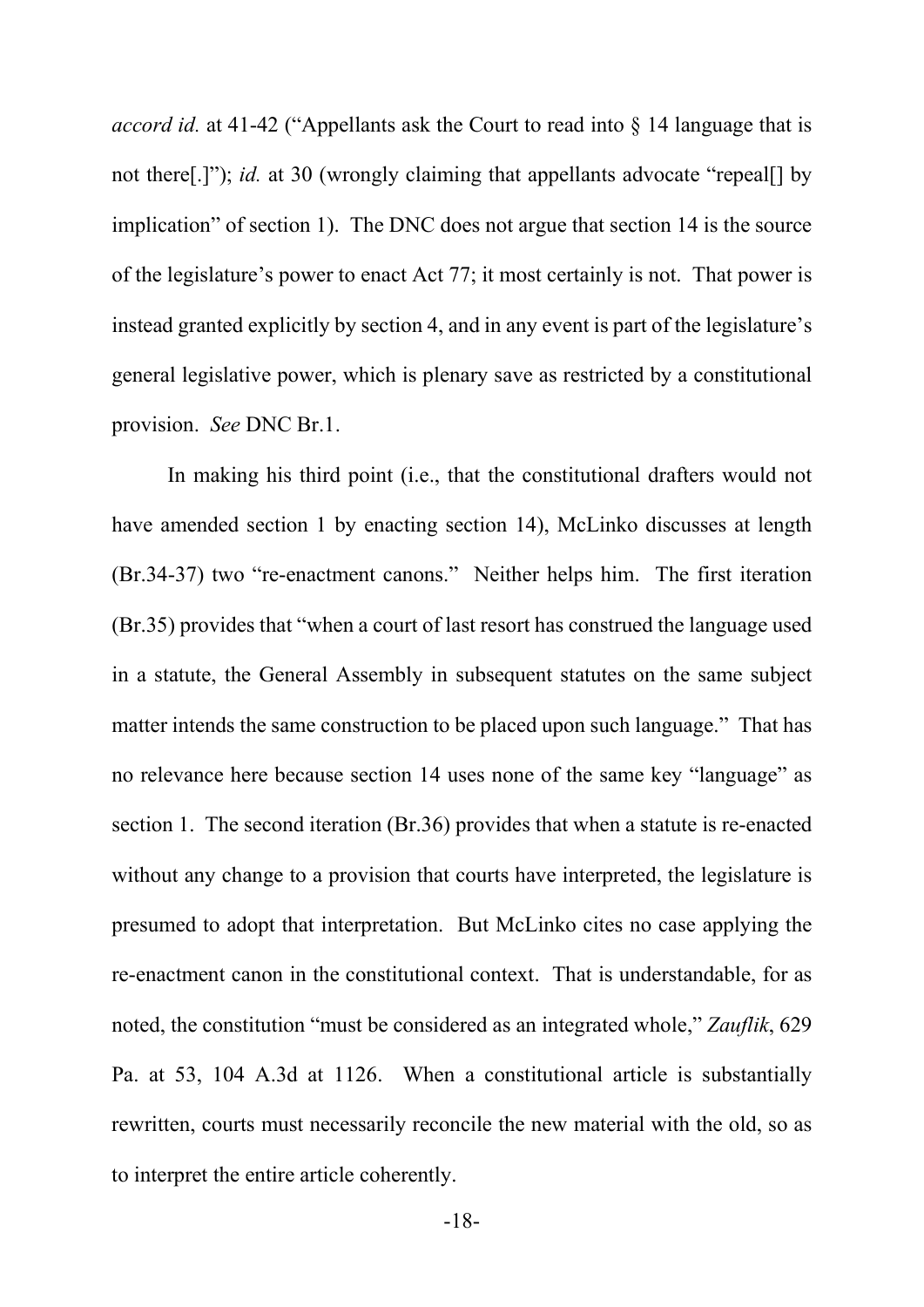Fourth, McLinko repeats (Br.37) the Commonwealth Court's claim that if section 14 were merely a floor, a 1985 constitutional amendment expanding the constitutional right to vote absentee would have been unnecessary. The DNC has already explained (Br.26) why that claim fails, and McLinko—like Bonner, who invokes the same amendment (Br.50-51)—does not even acknowledge that explanation.

### **C. The Committees' Arguments**

The Republican Committees offer two additional arguments regarding section 14.

First, they contend (Br.31-33) that Act 77 renders section 14 "entirely meaningless," by allowing all qualified electors—rather than just those covered by section 14—to vote by mail. That is wrong. Section 14 does something Act 77 does not: preventing the legislature from *denying* those covered by section 14 the right to vote absentee. Put another way, if section 14 did not exist, the General Assembly could pass a statute repealing Act 77 and affirmatively providing that all votes in Pennsylvania must be cast in person. Because section 14 (and not Act 77) precludes such legislative action, it is not superfluous.

The same point answers the Committees' related argument (Br.32-33) that because section 14 guarantees certain groups the right to vote by mail, the *expressio unius* canon means that other Pennsylvanians lack that right. *See also* McLinko Br.29-31 (invoking the same canon). In reality, the canon shows that other Pennsylvanians lack the *constitutional* right to vote by mail that section 14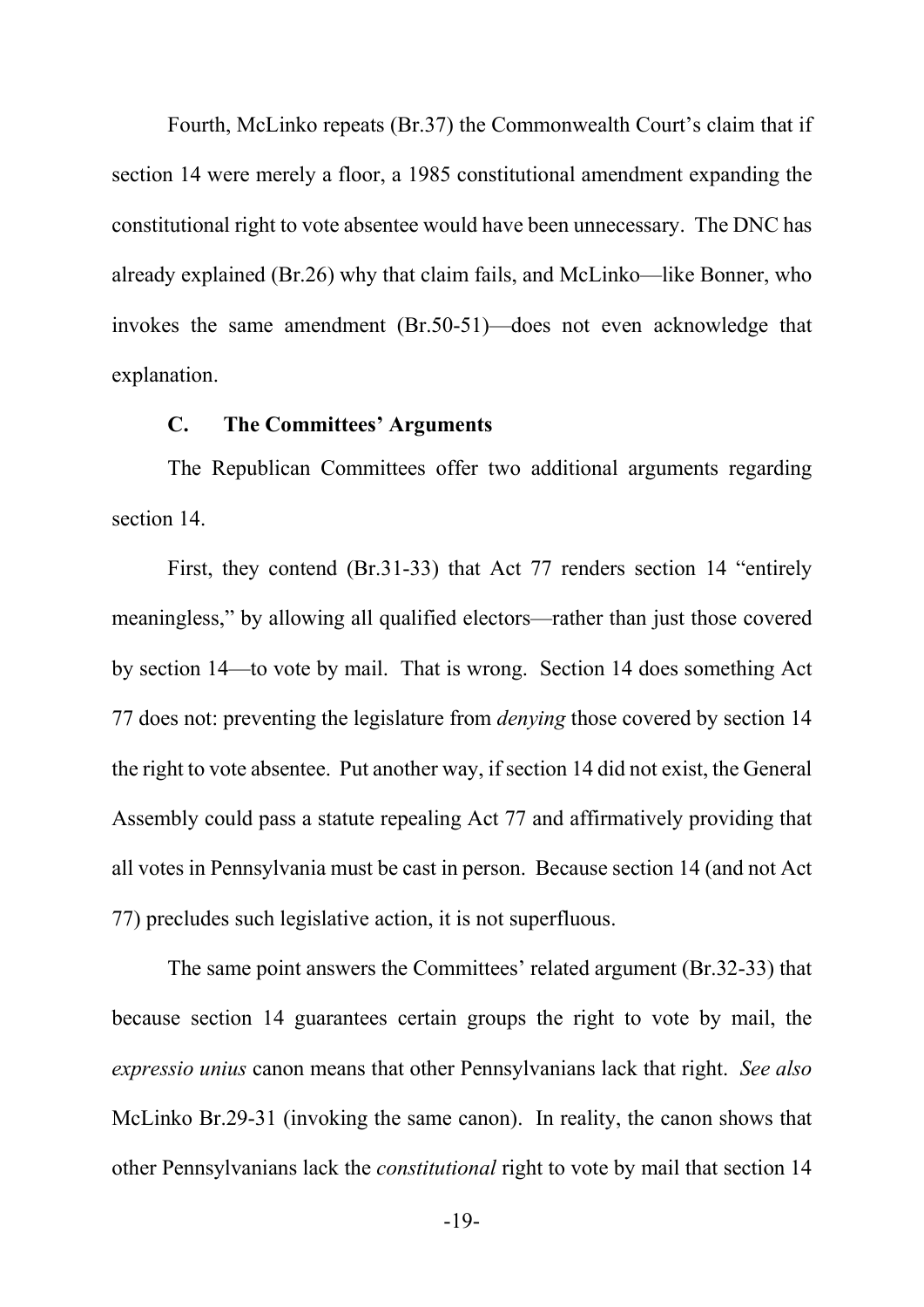confers, i.e., a right that cannot be taken away by statute. The DNC explained this (Br.26-27) in answering similarly flawed reasoning by the Commonwealth Court (echoed here by McLinko (Br.42-43)). The Committees offer no response.

Second, the Committees note (Br.6-7) that the legislature initially considered adopting universal mail balloting by constitutional amendment rather than statute. The Committees assert (Br.7) that this reflects "the General Assembly's apparent recognition that the implementation of no-excuse mail-in voting in Pennsylvania must be effectuated through constitutional amendment." In fact, it shows the opposite, that the legislature, acting with overwhelming majorities, concluded that a constitutional amendment was *not* required (a conclusion the Bonner appellees appear to have revisited only in the wake of the 2020 election). This judgment is entitled to substantial deference by this Court. *See supra* p.2.

## **IV. IF** *CHASE* **AND** *LANCASTER CITY* **CONTROL HERE, THEY SHOULD BE OVERRULED**

Appellees offer no sound basis to adhere to *Chase* and *Lancaster City* if those decisions are deemed controlling even though each pertained to a materially different version of the constitution.

## **A.** *Chase* **and** *Lancaster City* **Were Poorly Reasoned And Have Engendered No Cognizable Reliance Interests**

Appellees recognize (*e.g.*, Committees Br.29-30) that the strength of a decision's reasoning is a key factor in determining whether it should be overruled. Yet they do not meaningfully respond to the flaws the DNC identified in *Chase*'s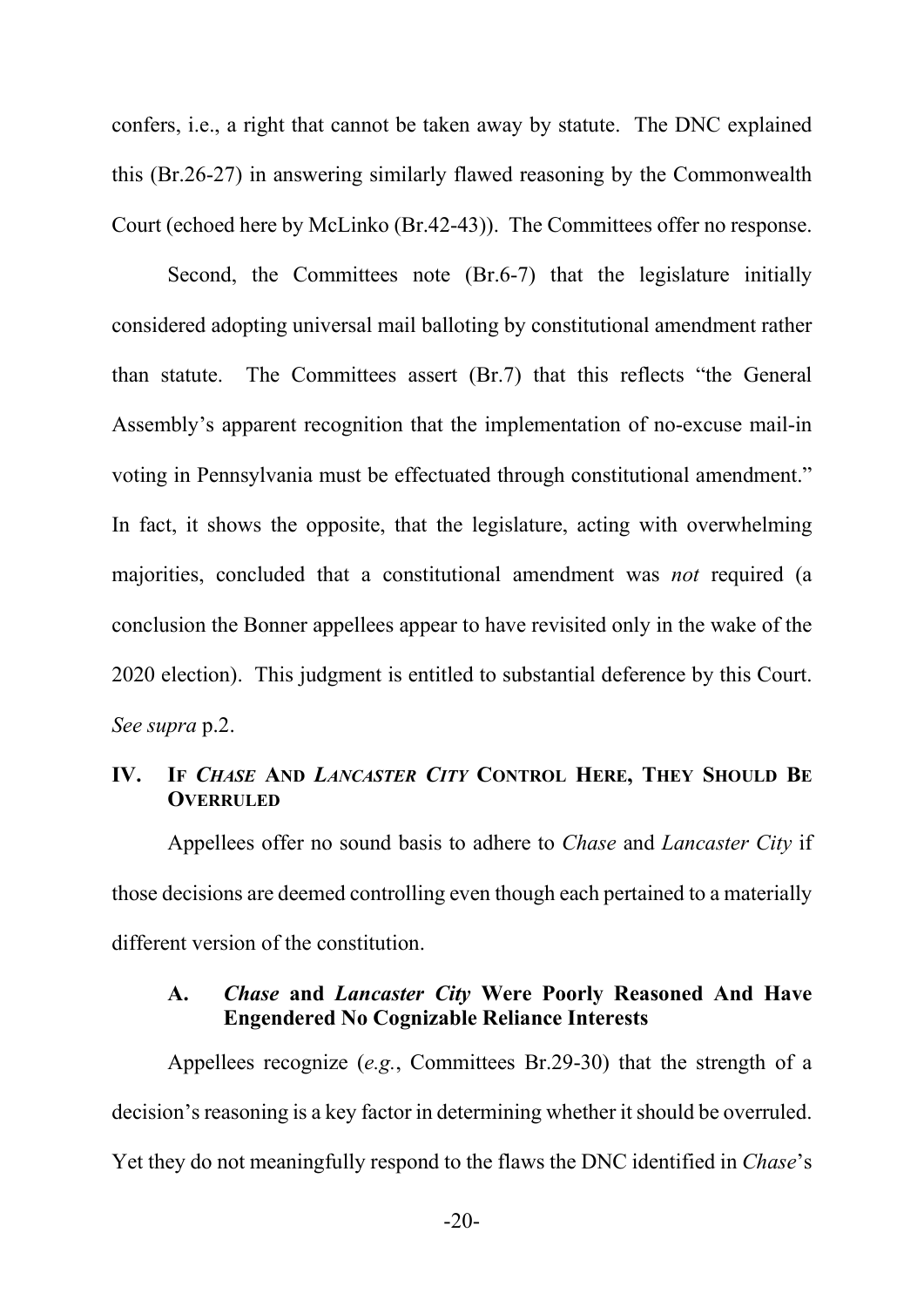and *Lancaster City*'s reasoning. Most notably, appellees never dispute that *Lancaster City* rotely applied *Chase* without considering the expansion of the General Assembly's power in section 4 or the introduction of voter registration. *See* DNC Br.40. 7

Appellees' primary argument (*e.g.*, McLinko Br.19-20) is instead that this Court should adhere to *Chase* and *Lancaster City* because those decisions are very old. But while a decision's age sometimes counsels in favor of retaining it, that is because longstanding decisions tend to have engendered strong reliance interests, such that overruling them would cause significant disruption. *See, e.g.*, *Gamble v. United States*, 139 S. Ct. 1960, 1969 (2019). *Chase* and *Lancaster City*, however, have created no relevant reliance interests. DNC Br.44. Appellees cite no evidence, for example, of anyone detrimentally relying on the in-person appearance requirement, nor offer any explanation of how rejecting that requirement would injure anyone in a cognizable way. Allowing all eligible Pennsylvanians to vote either by mail or in person does not deprive other voters of anything.

To be sure, McLinko asserts (Br.16) that Pennsylvanians relied on *Chase*  and *Lancaster City* in enacting constitutional amendments regarding absentee voting. But those amendments were not undone (or even undermined) by Act 77;

<sup>&</sup>lt;sup>7</sup> Bonner denies (Br.54) that *Chase* reflects the racist sentiments of its time while ignoring *Chase*'s statement that restricting voting to "white male" taxpayers was "astute," 41 Pa. at 426.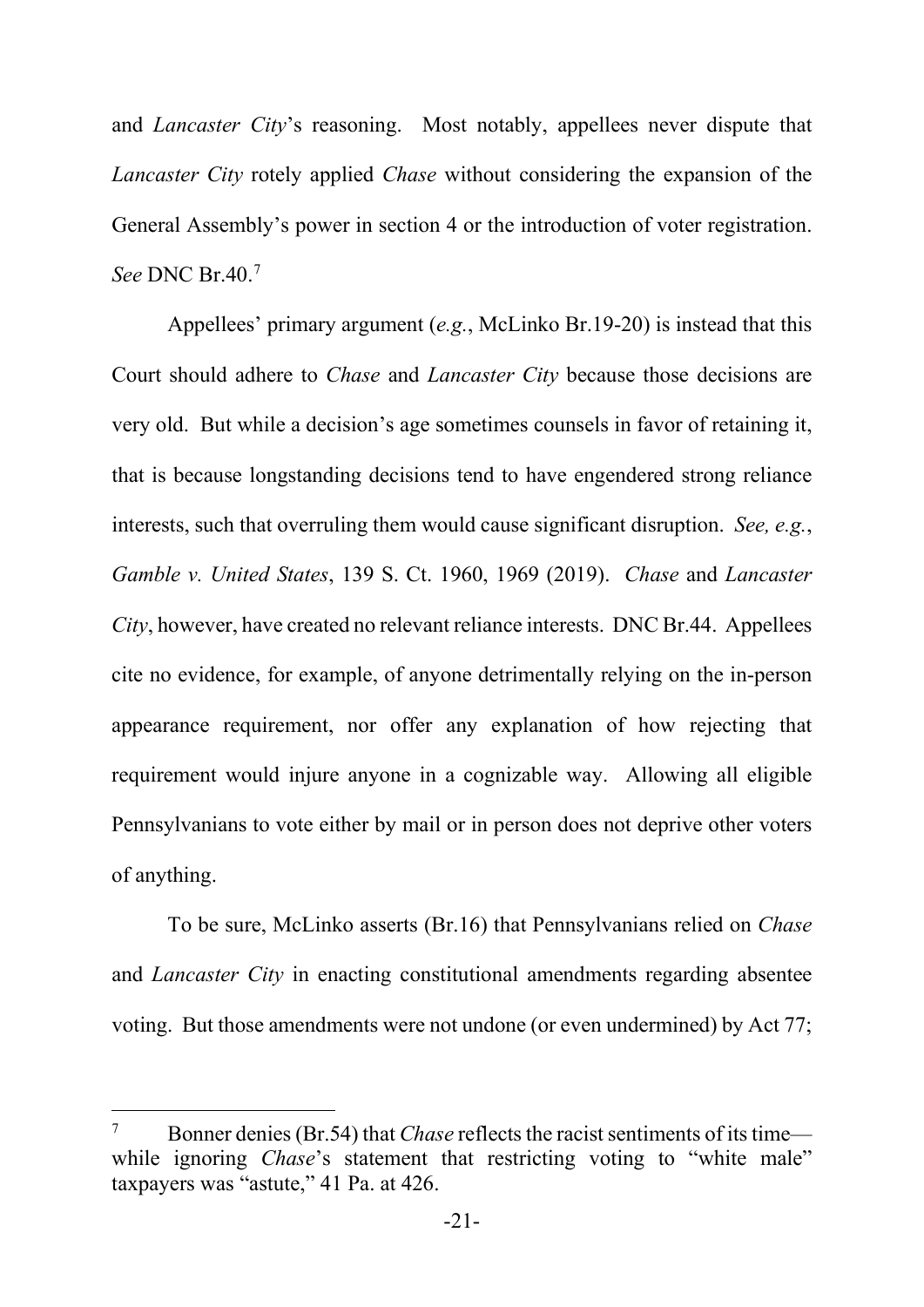the amendments gave certain Pennsylvanians a *constitutional* right to vote absentee, while Act 77 gives all Pennsylvanians a statutory right to vote absentee. *See supra* p.9. The amendments thus create no reliance interest that matters for purposes of *stare decisis*. *See Montejo v. Louisiana*, 556 U.S. 778, 793 (2009) (rejecting the notion that past actions taken to comply with a prior rule was a reliance interest that justified retaining the rule); *see also* DNC Br.40 (noting that this Court relies on the U.S. Supreme Court's *stare decisis* precedent).

In addition, there have been no doctrinal developments based on *Chase* and *Lancaster City* that overruling those cases would upset. While McLinko identifies (Br.23-24) two Pennsylvania cases citing *Chase* or *Lancaster City*, courts' citation or application of a prior decision does not create a cognizable reliance interest. Even if it did, the cases McLinko cites did not rely on *Chase*'s and *Lancaster City*'s reading of "offer to vote." For example, *In re Franchise of Hospitalized Veterans*, 77 Pa. D. & C. 237 (Com. Pl. 1952) (per curiam), enforced the scope of a *statute* implementing section 14's soldier-voting provision, *see id.* at 239. And *In re Election Instructions*, 2 Pa. D. 299, 300 (Pa. Com. Pl. 1888), arguably *conflicts* with *Chase*'s "offer-to-vote" holding, as it allowed voters to vote at polling places outside their district*.* 8

<sup>8</sup> Bonner also urges this Court (Br.43-46) to retain *Chase* and *Lancaster City* because the New Mexico Supreme Court declined to overrule similar precedent eighty years ago. But the case he cites dealt with different constitutional text and predated modern voting-security measures.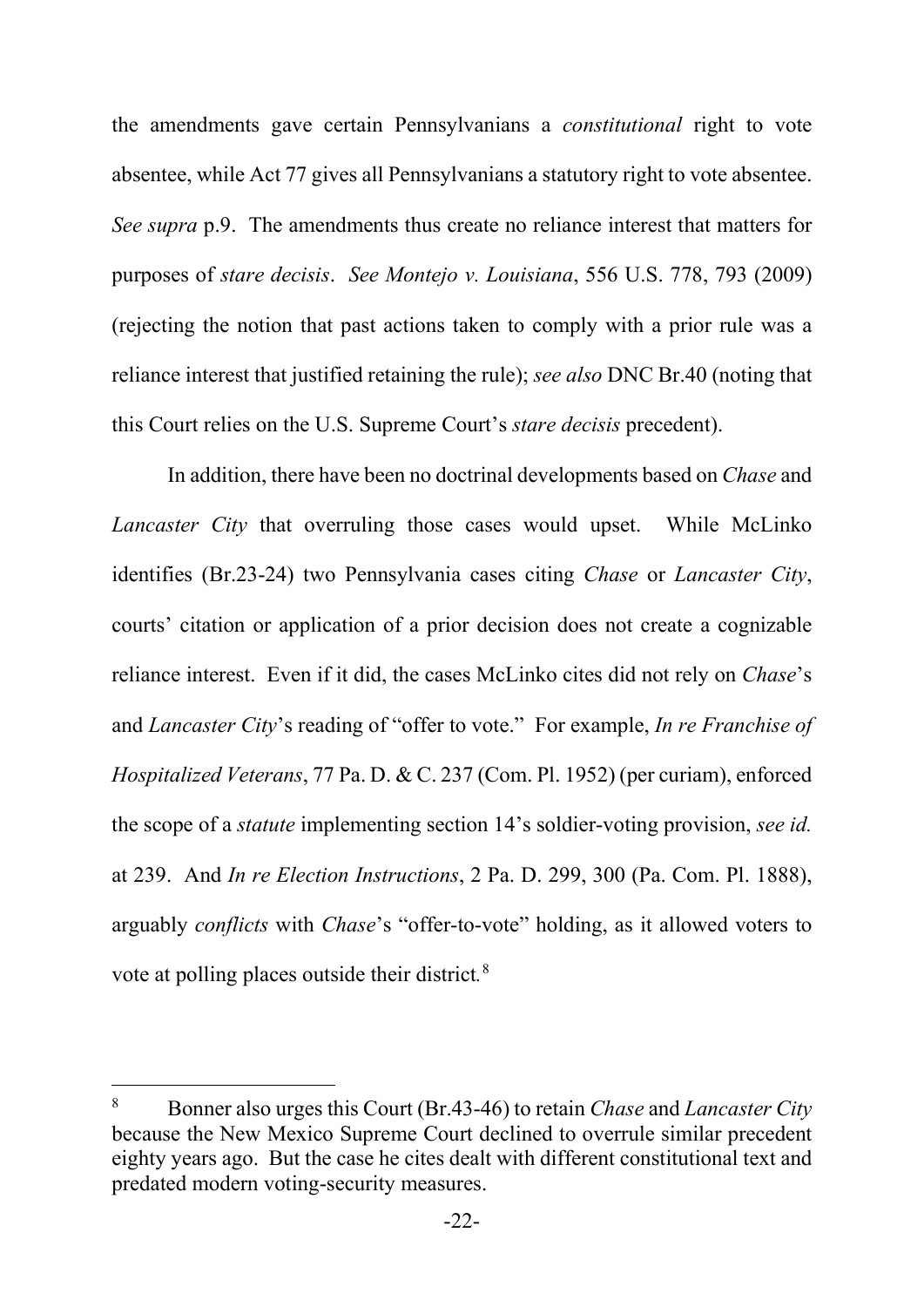McLinko also argues (Br.16, 20-21) that *Chase* and *Lancaster City* should be retained because Pennsylvanians can always abrogate them by constitutional amendment. But that is always true; if it were enough, this Court would never overrule any decision. In fact, this Court has observed that *stare decisis* is *weakest* where a constitutional amendment would be necessary to abrogate a prior decision. *Commonwealth v. Alexander*, Pa. , 243 A.3d 177, 197 (2020).

# **B. An In-Person Voting Requirement Is Unnecessary And Outdated**

Bonner and appellees' amici suggest that *Chase* and *Lancaster City* should be retained because (in their view) mail voting is susceptible to fraud and secrecy problems. *See* Bonner Br.43 n.7, 54-55; America First Br.13-19; Honest Elections Br.11-17; Landmark Legal Br.3-14.But neither Bonner's nor amici's arguments demonstrate that an in-person voting requirement is in "accord with modern conditions of life," *Ayala v. Philadelphia Board of Public Education*, 453 Pa. 584, 605, 305 A.2d 877, 887-888 (1973), or necessary to "serve the interests of justice," *Tincher v. Omega Flex, Inc*., 628 Pa. 296, 336, 104 A.3d 328, 352 (2014).

Bonner's and amici's policy arguments, moreover, are far removed from those that motivated *Chase*, none of which carries any force today under Pennsylvania's comprehensive voter-registration and election-security safeguards. Indeed, Bonner's and amici's purported concerns are grossly overstated. Despite nearly half of voters in the 2020 elections having cast their

-23-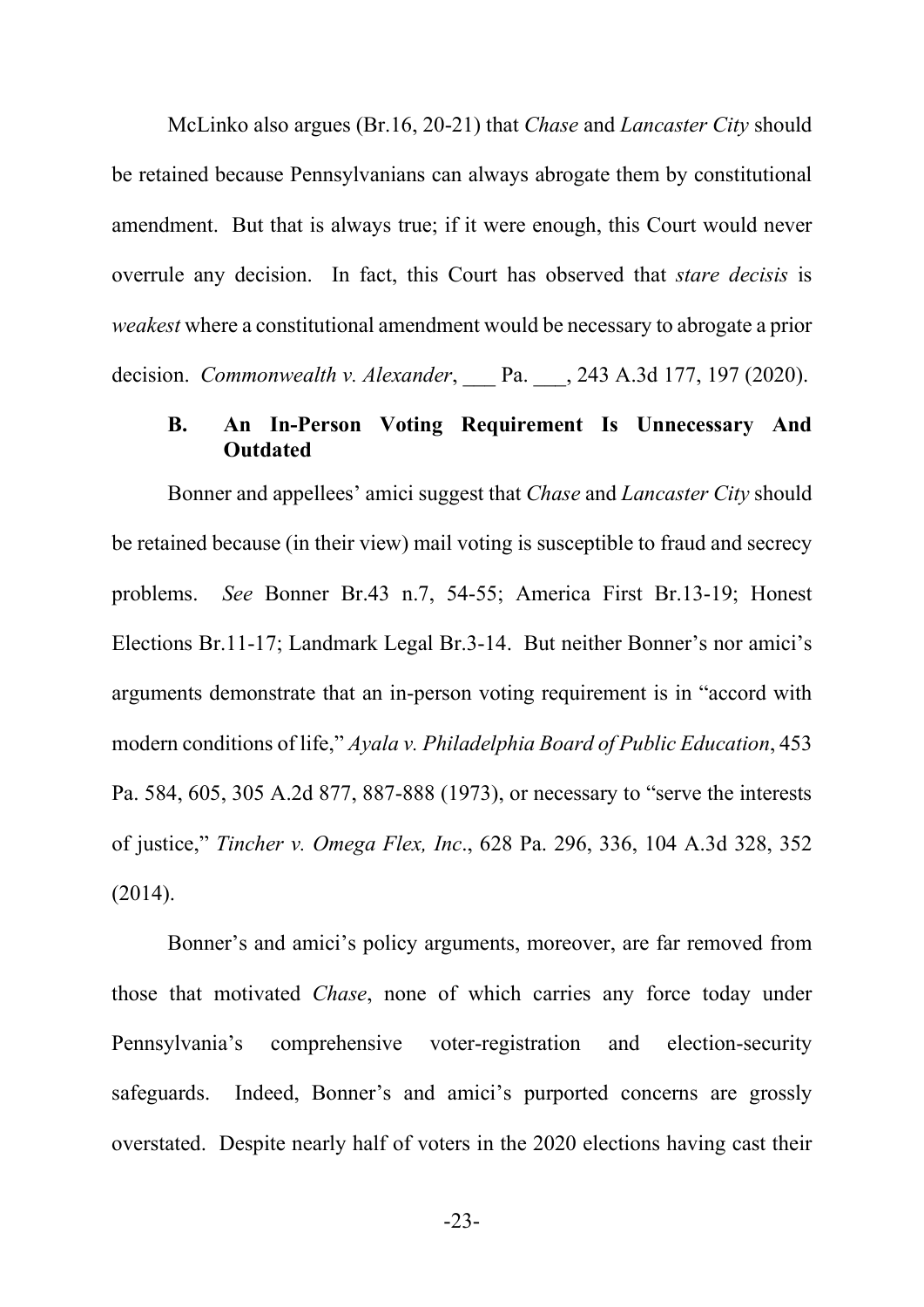votes by mail, *see* U.S. Election Assistance Commission, *Election Administration and Voting Survey 2020*, at 1,<sup>9</sup> appellees and amici can point to only a small number of attempts to commit fraud through mail voting *ever*—each of which was either identified and punished or merely suspected. *See* Honest Elections Br.13-14. This reinforces the point: Voter fraud is not a significant problem, much less one that specifically plagues mail voting.<sup>10</sup>

The authorities that appellees and amici claim show voter fraud to be a significant problem do nothing of the sort. Some of those authorities rest on speculation, while others suggest only that vote-by-mail should be accompanied by the type of voter-registration and signature-match protections that Pennsylvania already has. *See* Bonner Br.54-55 (citing Liptak, *Error and Fraud at Issue as Absentee Voting Rises*, N.Y. Times (Oct. 6, 2012) (speculating about voter fraud and discussing potential safeguards)); Honest Elections Br.16 (criticizing voting by mail "without appropriate safeguards"); America First Br.12-13 (citing Lucas, *7 Ways the 2005 Carter-Baker Report Could Have Averted Problems with 2020 Election*, The Daily Signal (Nov. 20, 2020) (explaining that mail and absentee voting can be made secure by adopting various

<sup>&</sup>lt;sup>9</sup> https://www.eac.gov/sites/default/files/document\_library/files/2020 EAVS Report Final 508c.pdf (visited Mar. 2, 2022).

Indeed, one of the authorities the Landmark Legal amicus brief relies on (at 5) to support its voter-fraud argument expressly states that "[f]raud is rare," *The American Voting Experience: Report and Recommendations of the Presidential Commission on Election Administration* 56 (2014).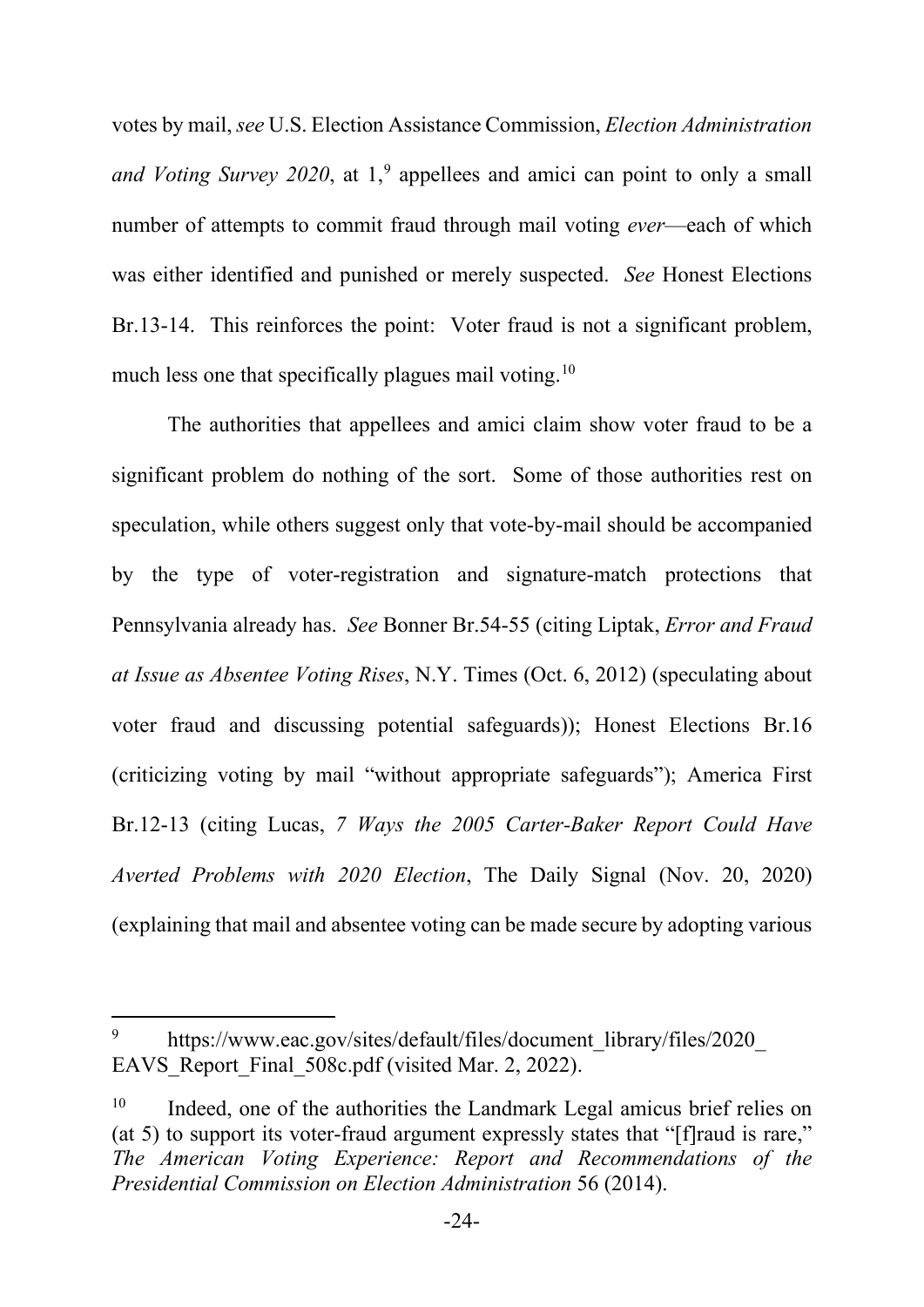safeguards)). And still other authorities are partisan efforts to propagate a political narrative divorced from facts. *See* Landmark Legal Br.7-10 (citing Committee Report, U.S. House of Representatives Committee on House Administration Republicans, 116th Cong., *Political Weaponization of Ballot Harvesting in California* 2 (May 14, 2020)). 11 Indeed, one amicus argues that whether or not mail voting fraud is real, unfounded fears about it counsel in favor of striking down Act 77. *See* America First Br.3-4, 9-13. In sum, appellees and amici cite nothing to overcome the research-based evidence consistently demonstrating that fraud in mail voting is exceedingly rare. DNC Br.42. Nor do they grapple with the Third Circuit's decision in *Donald J. Trump for President, Inc. v. Secretary of Pennsylvania*, 830 F. App'x 377 (3d Cir. 2020), which, as the DNC explained (Br.43), undermines the Commonwealth Court's reliance on *Marks v. Stinson*, 19 F.3d 873 (3d Cir. 1994)—the court's only cited authority for the proposition that mail voting poses a risk of fraud.

Finally, McLinko argues (Br.25) that overruling *Chase* and *Lancaster City*  would undermine confidence in this Court or make it appear political. That is unfounded. Act 77 was enacted with overwhelming bipartisan support. DNC Br.8, 12. And it adopts a method of voting that can be and is used by voters across the political spectrum, both in Pennsylvania and around the country. *See id.* at 7; *Voting Outside the Polling Place: Absentee, All-Mail and other Voting at Home* 

<sup>11</sup> https://republicans-cha.house.gov/sites/republicans.cha.house.gov/ files/documents/CA%20Ballot%20Harvesting%20Report%20FINAL.pdf.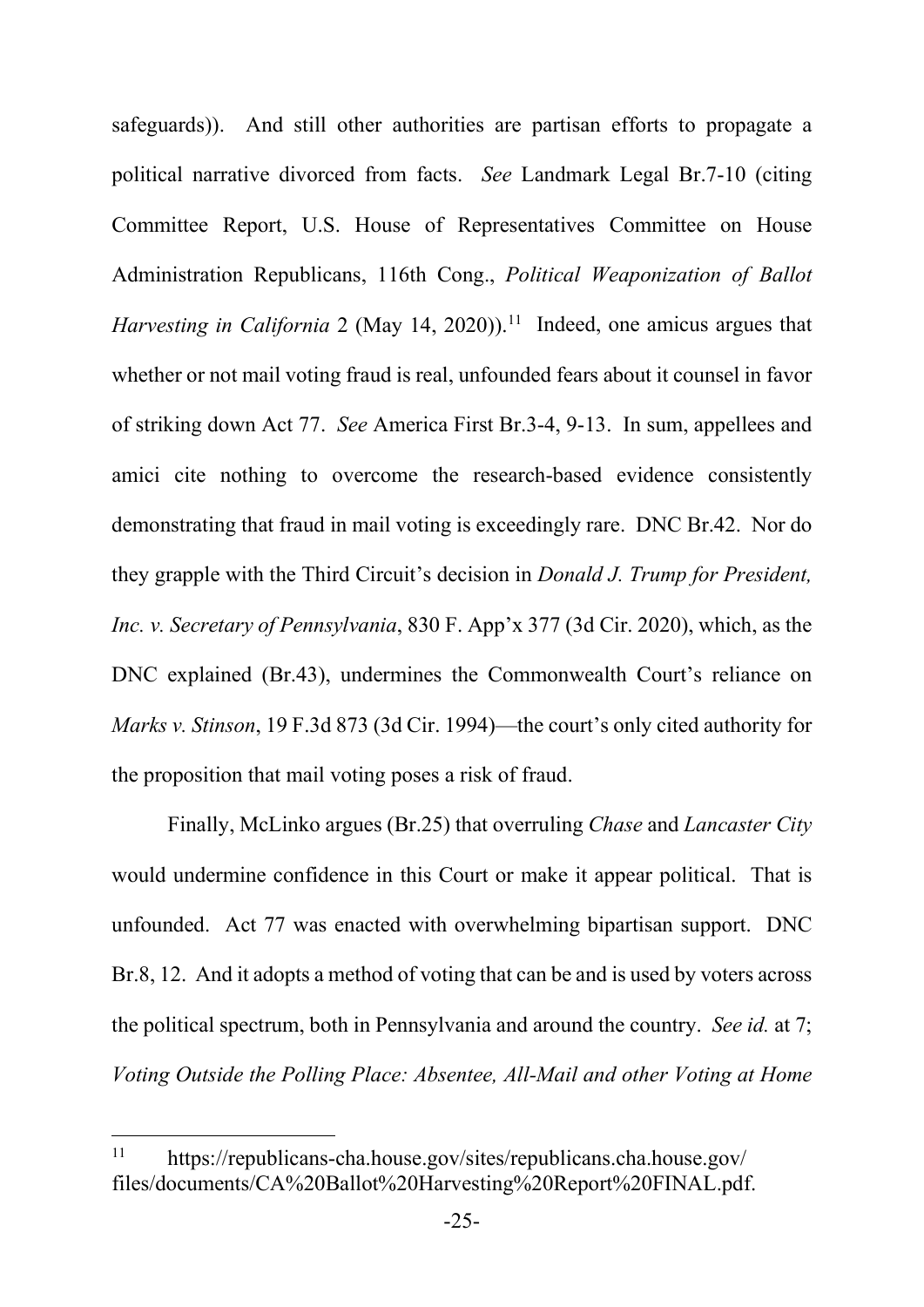*Options*, National Conference of State Legislatures (Feb. 17, 2022);<sup>12</sup> Morris, *Who Votes By Mail*, Brennan Center (Apr. 14, 2020).<sup>13</sup> Far from being political, upholding Act 77 would respect the authority of a coordinate branch of government as well as the Court's duty to enforce the plain text of the constitution and leave policy decisions to those duly elected to make them.

# **V. APPELLEES' FEDERAL CLAIMS ARE BOTH MERITLESS AND LARGELY DERIVATIVE OF THEIR STATE-LAW CLAIMS**

Appellees ask this Court to go beyond the Commonwealth Court's ruling by holding that Act 77 violates (1) a grab-bag of provisions in the U.S. Constitution that provide states with certain authority regarding federal elections, and (2) the Fourteenth Amendment's prohibition on vote dilution. *See* Bonner Br.15-19; Committees Br.34-39; *see also* Bonner Op.3 n.5, 8 n.12 (declining to reach Bonner's federal constitutional claims). That request should be rejected.

As a threshold matter, Bonner contends (Br.13-14) that this case was appealed prematurely because the Commonwealth Court did not (he asserts) fully resolve his claims for relief under federal law. But he immediately concedes (Br.14) that this Court could still "choose to exercise jurisdiction over this appeal." In any event, the Commonwealth Court *did* fully resolve the federal claims: It held that the requests for declaratory and injunctive relief were

<sup>12</sup> https://www.ncsl.org/research/elections-and-campaigns/absentee-andearly-voting.aspx.

<sup>13</sup> https://www.brennancenter.org/our-work/analysis-opinion/who-votesmail.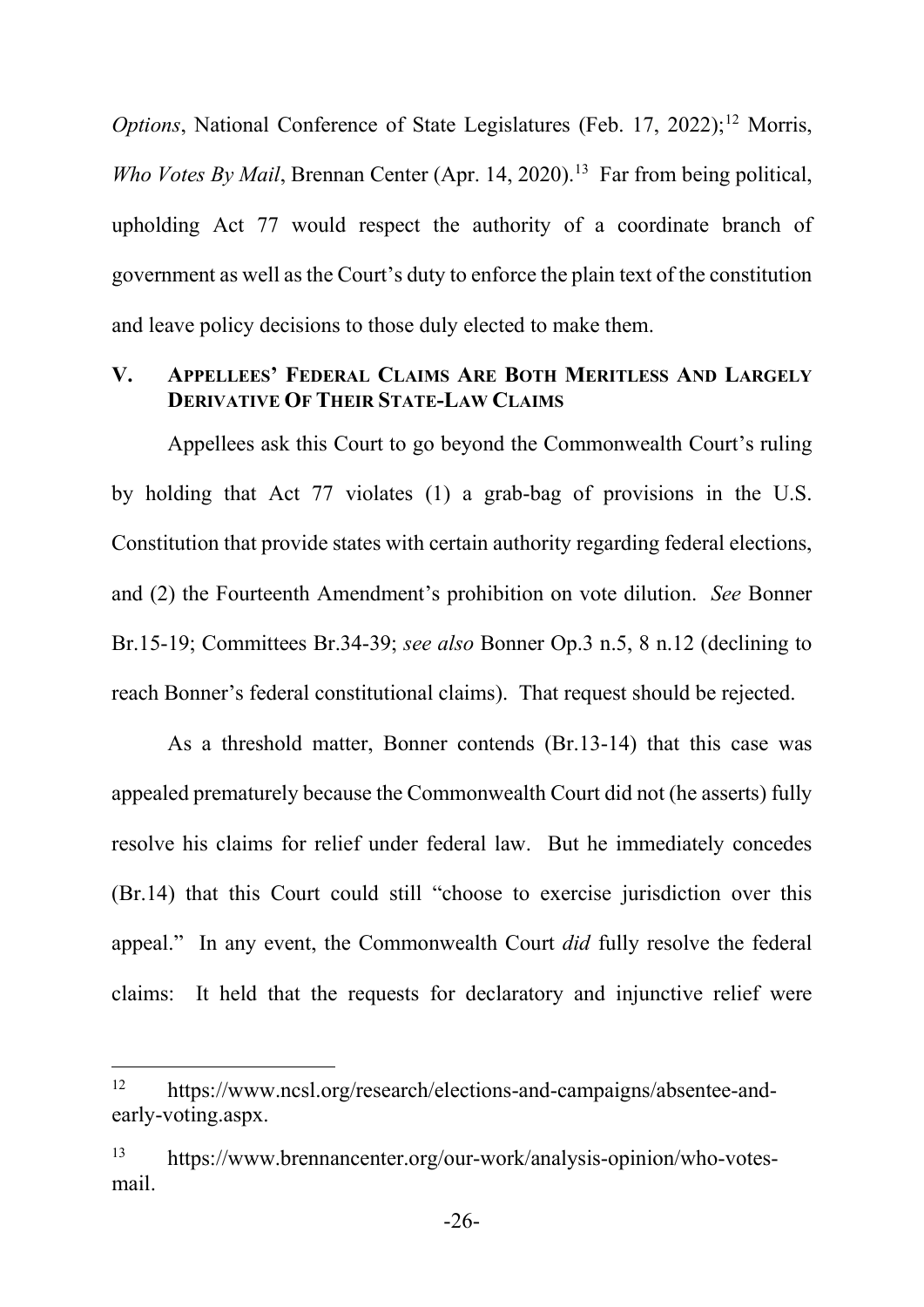duplicative of the state-law claims and it "denied" the "request for nominal damages, attorneys' fees and costs." Bonner Op.8 n.12.

That aside, nearly all of appellees' federal claims rise and fall with their state-law claims, because those federal claims are premised on an asserted violation of the Pennsylvania Constitution.

The only federal argument that does *not* depend on appellees' state-law claims is that Act 77 violates the requirement in Article I, section 4 of the U.S. Constitution that state legislatures designate the "Times, Places, and Manner of holding [congressional] Elections," because Act 77 fails to designate a specific "place[]" at which ballots must be cast. But even putting aside that Bonner argues for the first time here (Br.17-18) that this claim is independent of his state-law claims, he identifies no decision, from any court, that has adopted this reading of the U.S. Constitution—a reading that would seem to invalidate mail-in-voting laws in place throughout the country (including Article VII, section 14 of the Pennsylvania Constitution). Nor does Article I, section 4 provide any textual reason to invalidate Act 77. Voters who fill out a mail-in ballot *are* casting their ballot at a designated "place" specified by the legislature: their local elections office. They are simply doing so by mail rather than by ballot box.

Appellees' other federal claims likewise lack merit (although as noted this Court should not reach them) because they rest on the mistaken premise that a violation of a state constitution necessarily violates the U.S. Constitution. The DNC knows of no case adopting this theory. Indeed, the cases appellees cite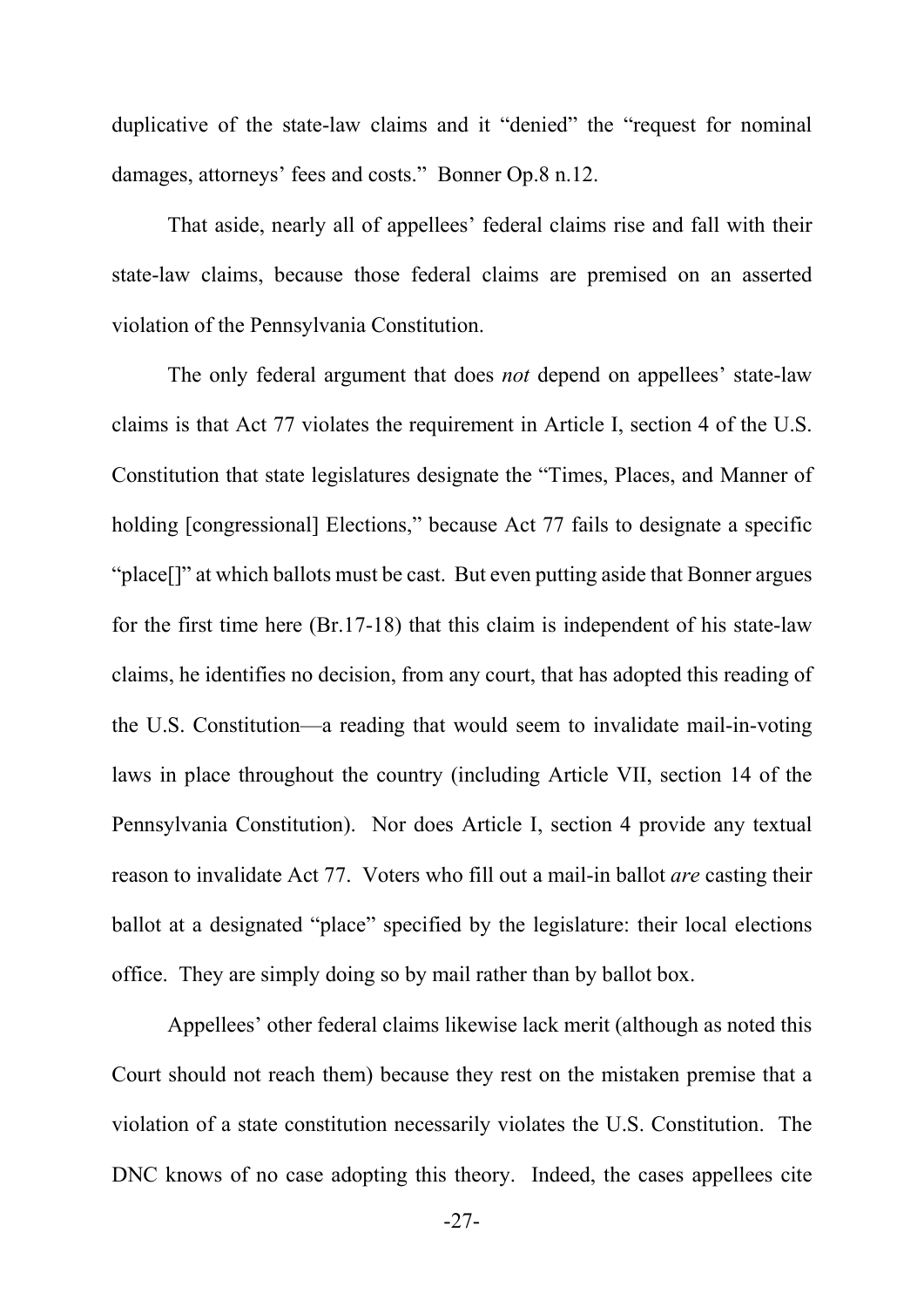largely just interpreted the U.S. Constitution's use of "Legislature." *See, e.g.*, *Arizona State Legislature v. Arizona Independent Redistricting Commission*, 576 U.S. 787, 804-808 (2015) (addressing whether Article I, section 4 "permit[s] Arizona's use of a commission to adopt congressional districts"). Similarly, *Bush v. Palm Beach County Canvassing Board*, 531 U.S. 70 (2000) (per curiam), dealt with the exceptional circumstance of a state supreme court suggesting it could alter election laws after election day if those laws "unreasonabl[y]" restricted the counting of votes—a situation the U.S. Supreme Court feared would lead to the courts substituting their policy judgment for that of the legislature, *see id.* at 77. This case does not involve remotely comparable facts.

Finally, appellees' vote-dilution claim is meritless. Appellees rely on *Reynolds v. Sims*, 377 U.S. 533 (1964), an equal-protection challenge to the apportionment of seats in Alabama's legislature. But as the U.S. Supreme Court later explained, the key in *Reynolds* was that the plaintiff voters there "alleged facts showing disadvantage to themselves as individuals," *Gill v. Whitford*, 138 S. Ct. 1916, 1921 (2018) (quotation marks omitted). Bonner has made no such allegations, and in any event the authorization of universal mail voting is in no way an equal-protection/vote-dilution violation. Appellees' argument is an "inverted theory of vote dilution," i.e., that the Commonwealth "is *not* imposing a restriction on *someone else's* right to vote" by limiting who can vote by mail. *Donald J. Trump for President, Inc. v. Boockvar*, 493 F. Supp. 3d 331, 389-390 (W.D. Pa. 2020). That does not state a valid equal-protection claim. *Id.*; *accord*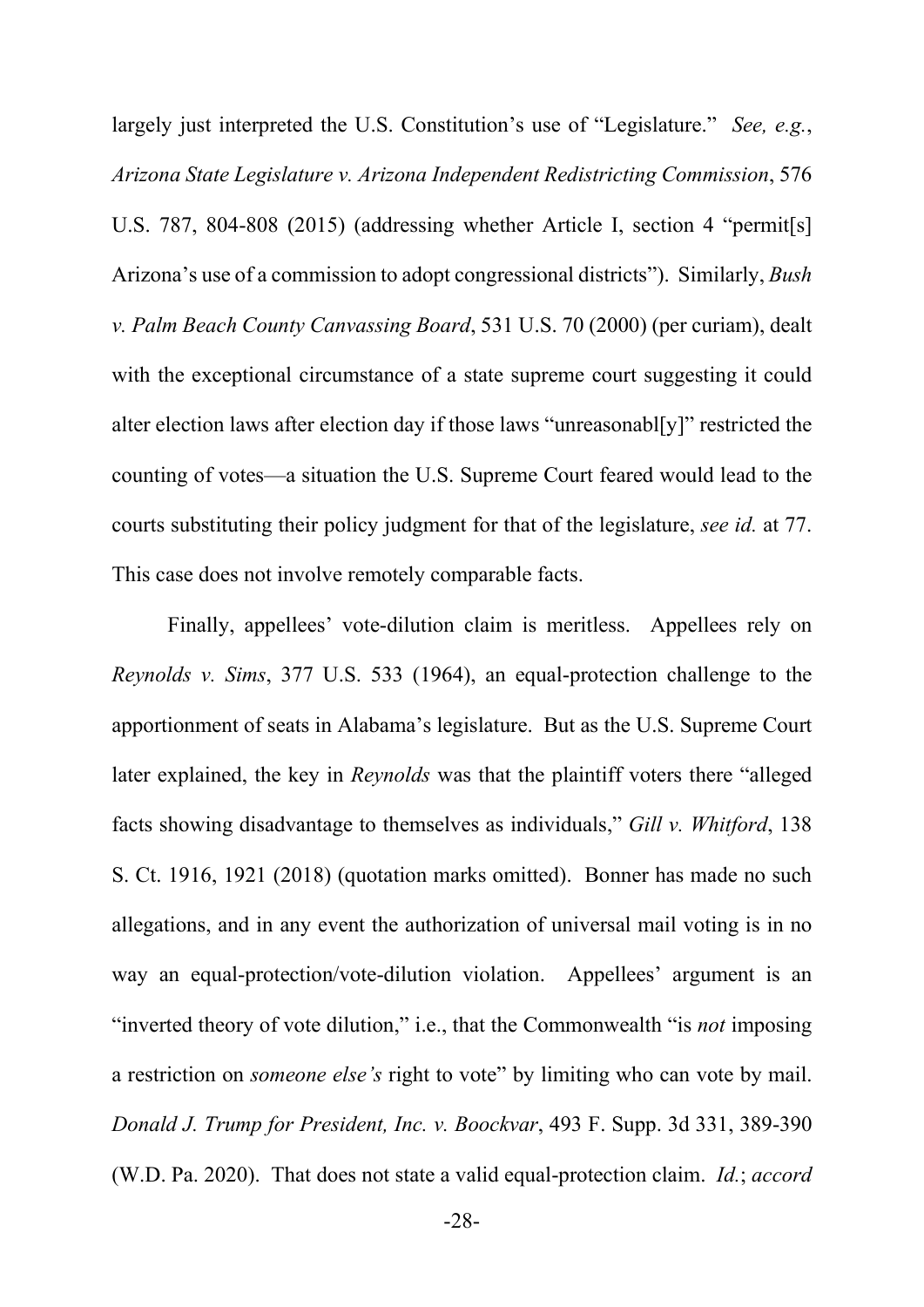*Donald J. Trump for President, Inc. v. Boockvar*, 502 F. Supp. 3d 899, 919-920

(M.D. Pa. 2020) (subsequent history omitted).

## **CONCLUSION**

This Court should reverse the Commonwealth Court's decision and award

summary disposition in appellants' favor.

March 2, 2022 Respectfully submitted,

By: /s/ Seth P. Waxman

CLIFFORD B. LEVINE (Pa. ID No. 33507) ALICE B. MITINGER (Pa. ID No. 56781) EMMA F.E. SHOUCAIR (Pa. ID No. 325848) DENTONS COHEN & GRIGSBY P.C. 625 Liberty Avenue Pittsburgh, PA 15222 (412) 297-4998

SETH P. WAXMAN (*pro hac vice*) CHRISTOPHER E. BABBITT (*pro hac vice*) DANIEL S. VOLCHOK (*pro hac vice*) WILMER CUTLER PICKERING HALE AND DORR LLP 1875 Pennsylvania Avenue N.W. Washington, D.C. 20006 (202) 663-6000 seth.waxman@wilmerhale.com